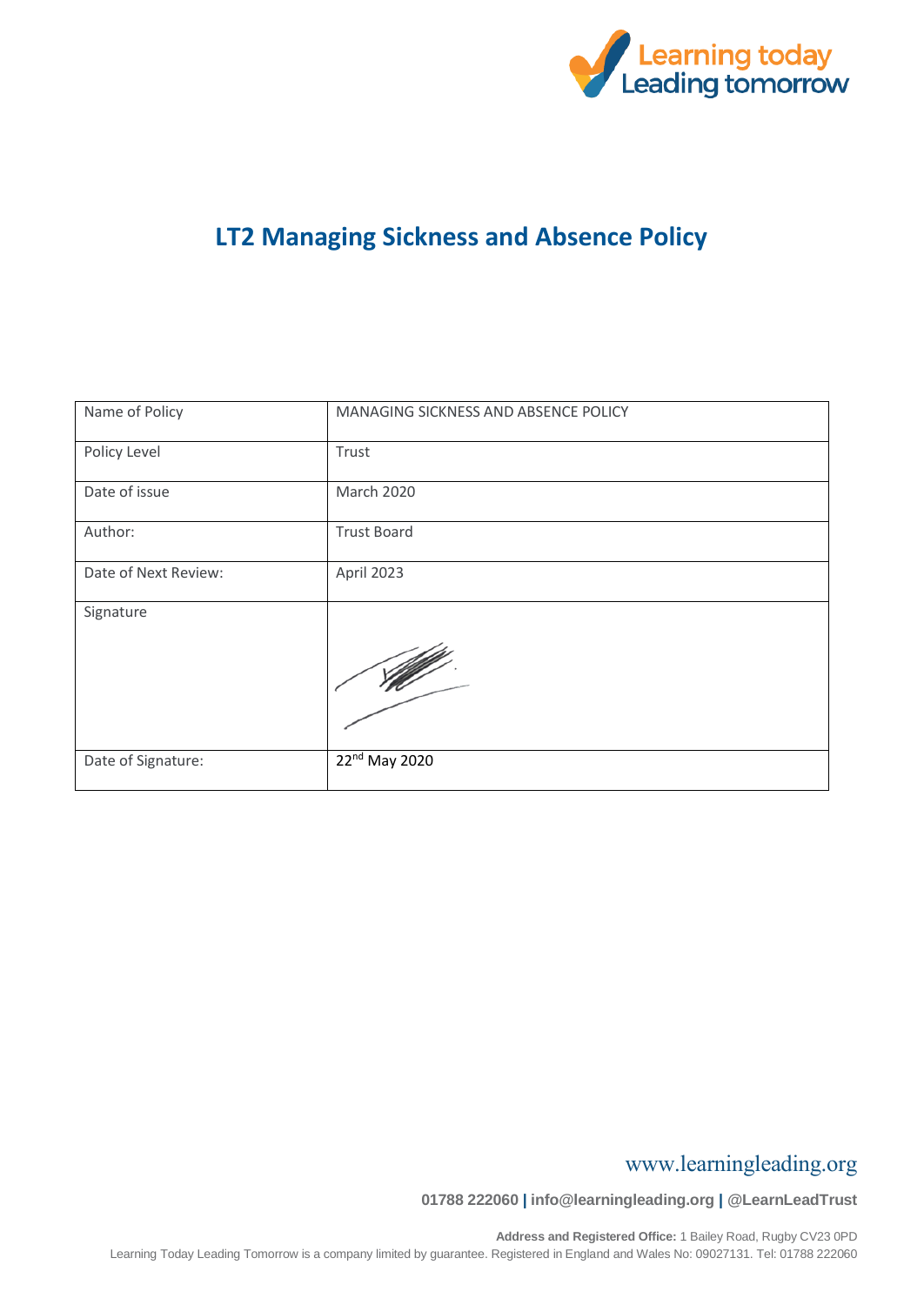

#### **Table of Contents**

# www.learningleading.org<br>1 Bailey Road, Rugby CV23 OPD

01788 222060 | info@learningleading.org | @LearnLeadTrust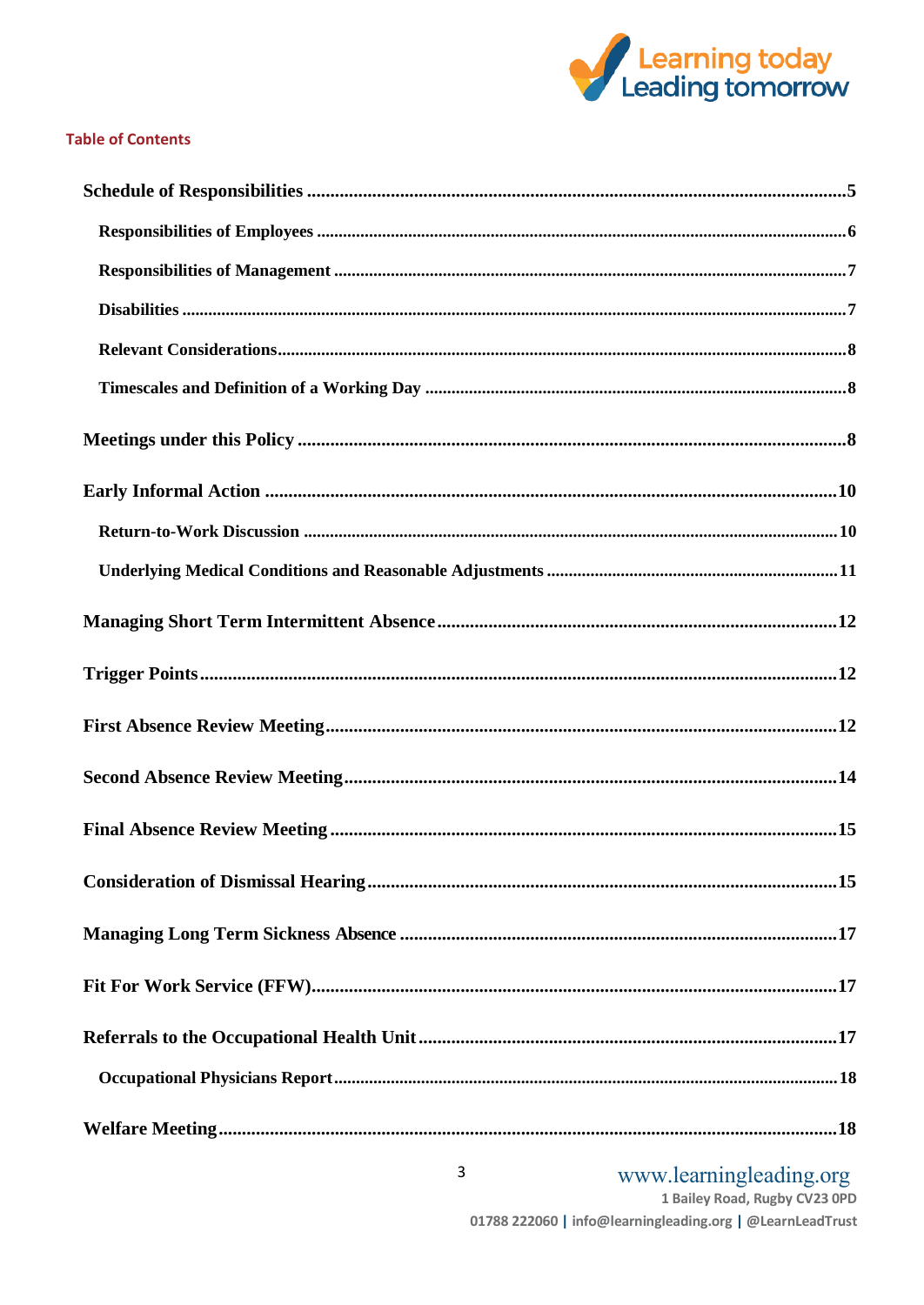

| $\label{eq:1} \textbf{Teaches.} \textbf{} \textbf{} \textbf{} \textbf{} \textbf{} \textbf{} \textbf{} \textbf{} \textbf{} \textbf{} \textbf{} \textbf{} \textbf{} \textbf{} \textbf{} \textbf{} \textbf{} \textbf{} \textbf{} \textbf{} \textbf{} \textbf{} \textbf{} \textbf{} \textbf{} \textbf{} \textbf{} \textbf{} \textbf{} \textbf{} \textbf{} \textbf{} \textbf{} \textbf{} \$ |  |
|----------------------------------------------------------------------------------------------------------------------------------------------------------------------------------------------------------------------------------------------------------------------------------------------------------------------------------------------------------------------------------------|--|
|                                                                                                                                                                                                                                                                                                                                                                                        |  |
|                                                                                                                                                                                                                                                                                                                                                                                        |  |
|                                                                                                                                                                                                                                                                                                                                                                                        |  |
|                                                                                                                                                                                                                                                                                                                                                                                        |  |
|                                                                                                                                                                                                                                                                                                                                                                                        |  |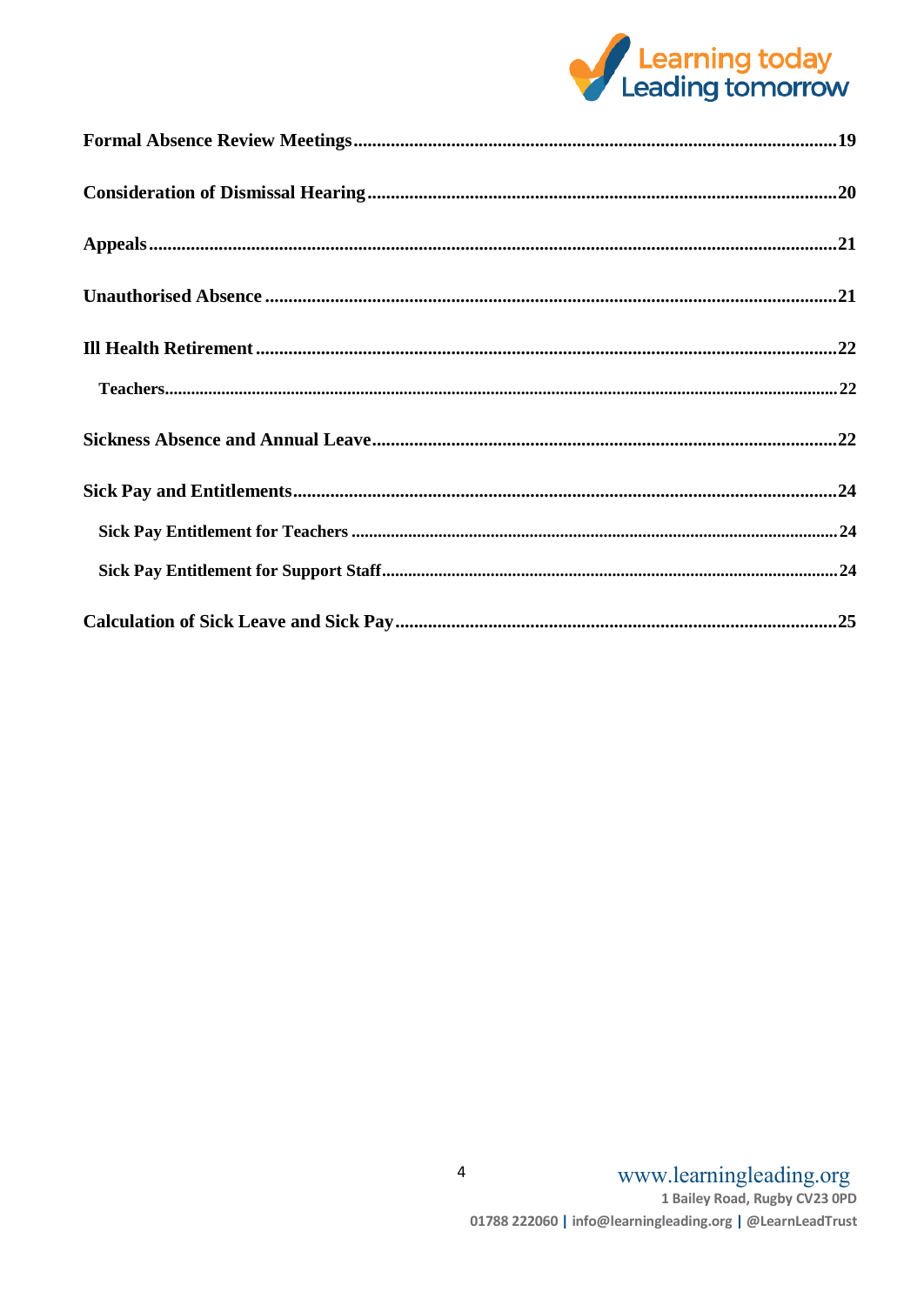

This policy applies to all employees of the Trust. It does not form part of any employee's terms and conditions of employment and is not intended to have contractual effect. It is provided for guidance only and the Trust reserves the right to amend its content at any time.

This policy should be read in conjunction with the Sickness Absence and Sick Pay Policy. There are four key aims of this policy:

- To understand the causes of any absence and the effect it may have/will have on the employee's ability to carry out their job function effectively
- To provide support to employees to help them manage their health, work or welfare problems, including work- related stress
- To explore any options which could help employees to improve attendance and/or facilitate their return to work
- To outline the key stages of an absence management process and the potential outcome(s) In addition, the Trust will bear in mind:
	- Employees' rights to medical confidentiality
	- Employees' expectation of fair and consistent treatment

The Trust recognises that different approaches may be required, depending on the nature of employees' absences. The procedure to be followed in the case of an acute or long-term medical problem ("long term sickness absences") is set out in paragraph 3 of this policy. The procedure to be followed in the case of persistent, intermittent short-term absenteeism ("short term intermittent absences") is set out in paragraph 4 of this policy.

In the event of a pandemic the Trust will follow guidance provided by the Government and Public Health England and where required will adjust our processes accordingly

#### <span id="page-3-0"></span>**Schedule of Responsibilities**

The CEO of Learning Today leading Tomorrow Trust (LT2) takes overall responsibility for the implementation of policies and procedures and to provide reports as appropriate to Trustees in relation to this policy.

Headteachers of LT2 schools and their Senior Leadership Teams will take active steps to promote good practice under this policy and review and monitor the management and implementation of this policy and practice in their Trust. They will identify training needs, ensuring competence in those staff who are responsible for and involved in the operation of this policy and associated guidance.

Teachers and other supervisory roles will, where required, conduct formal meetings, undertake relevant training in

 www.learningleading.org **1 Bailey Road, Rugby CV23 0PD 01788 222060 | info@learningleading.org | @LearnLeadTrust** 5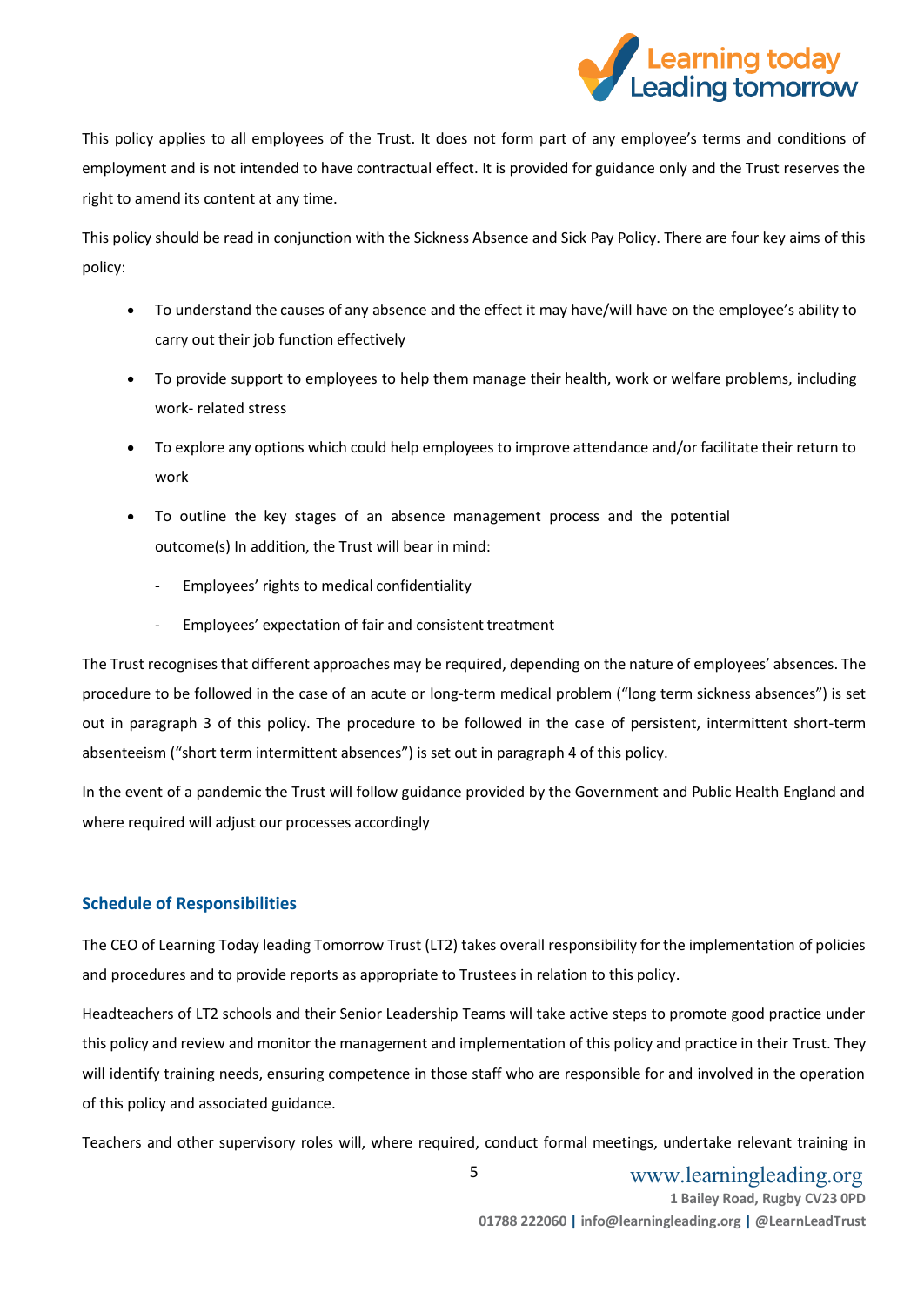

relation to this policy and ensure effective and competent operation of this policy.

All employees are required to cooperate fully and positively with the requirements of this Policy and to undertake any training recommended by their line manager.

The Trust's Head of HR is responsible for providing advice and guidance under this policy and reviewing and updating the policy as required; ensuring continuing compliance in line with any developments in employment legislation, good employment practice and other LT2 policies. The Trust's Head of HR may be requested to provide data for regular Trust Board HR reports where appropriate, providing confidential reports as required by the CEO and LT2 Trust Board on individual cases.

The following persons will generally be responsible for managing employees under this policy:

- Designated Line Managers
- The School Business Manager (for non-educational support staff)
- The Trust Headteacher (for Trust based teaching and educational or non-educational support staff)
- The Chief Executive Officer (for Trust Headteachers and centrally appointed teaching and support staff)

#### <span id="page-4-0"></span>Responsibilities of Employees

All employees have a responsibility to:

- Attend work when fit to do so and not incur sick leave unless medically unfit to attend work or remain at work
- Report their sickness in accordance with this procedure
- Inform their Headteacher/Line Manager as soon as possible of any changes in their condition that affects their ability to do their job or alters the timescales for their return to work
- Leave contact details when off work due to sickness and be available to attend meetings about their absence;
- Submit statements of fitness to work (fit notes) promptly
- Complete a Sickness Self Certification form following each period of sickness absence
- Attend appointments arranged with management or the Trusts designated Occupational Health provider as part of this procedure
- Meet with their Headteacher/Line Manager when requested to discuss their absence

Employees must notify the Headteacher if an infectious disease occurs in the home where the employee is living and await advice from the Headteacher as to whether they should refrain from school duties (following advice from the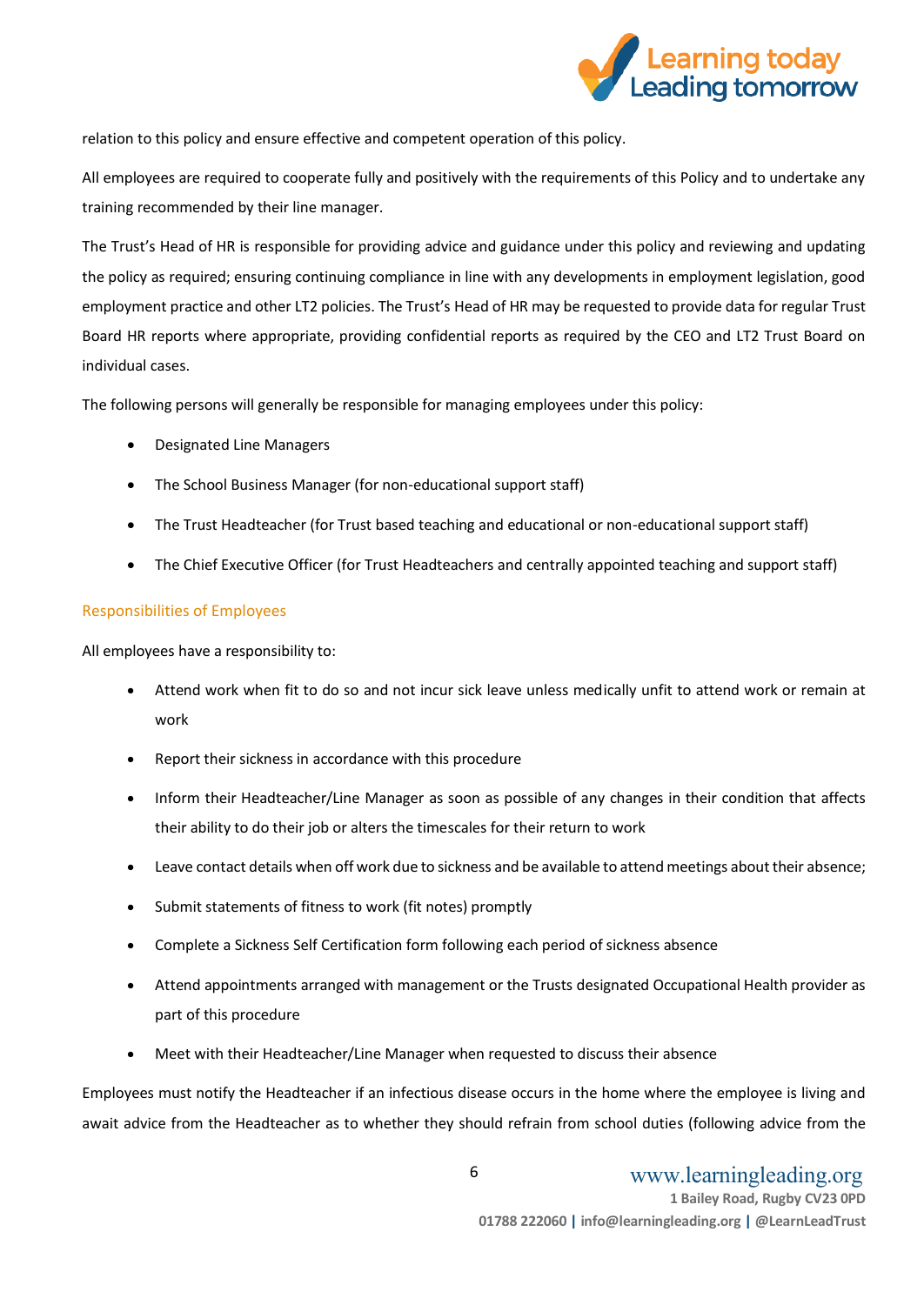

Occupational Health provider). The employee should expect to continue school duties pending receipt of instructions from the Occupational Health provider except in the event of a notifiable disease.

#### <span id="page-5-0"></span>Responsibilities of Management

Headteachers/Line Managers are responsible for:

- Regularly reviewing the level of sickness absence and applying the provisions of this policy when sickness absence is unsatisfactory or when health concerns are impacting on performance
- Treating all employees individually, consistently, with dignity, sensitivity and in confidence, striving to ensure their health and welfare
- Contacting employees on their return from sick leave in order to discuss their absence, ensuring that Return to Work forms are completed and take any other action as appropriate
- Contacting employees who have not reported their absence as required
- Maintaining regular contact with those on long term sick leave
- Referring employees to the Occupational Health provider for a medical assessment where appropriate;
- Dealing fairly but firmly with employees whose level of sickness absence is unsatisfactory

Where the employee has returned and there are concerns about their fitness to take up their duties, this should be raised, where appropriate. This may include placing the teacher on special leave pending confirmation from Occupational Health of their fitness to resume duty. Headteachers/Line Managers are also responsible for ensuring that the Education (Teachers) Regulations are applied and that a teacher (or other employee) working with children and young persons should not continue in their post if the person does not have the health or physical capacity to perform the duties of the post.

#### <span id="page-5-1"></span>**Disabilities**

We are aware that sickness absence may result from a disability. At each stage of this policy, particular consideration will be given to whether there are reasonable adjustments that could be made to the requirements of a job or other aspects of working arrangements that will provide support at work and/or assist a return to work.

The Trust may also adjust the process where appropriate to accommodate the employee's disability with any of the following;

- trigger points may be adjusted
- meetings may be held off-site or by telephone
- while no right to accompaniment applies at the informal stage of the process, the Trust may extend this

7

 www.learningleading.org **1 Bailey Road, Rugby CV23 0PD 01788 222060 | info@learningleading.org | @LearnLeadTrust**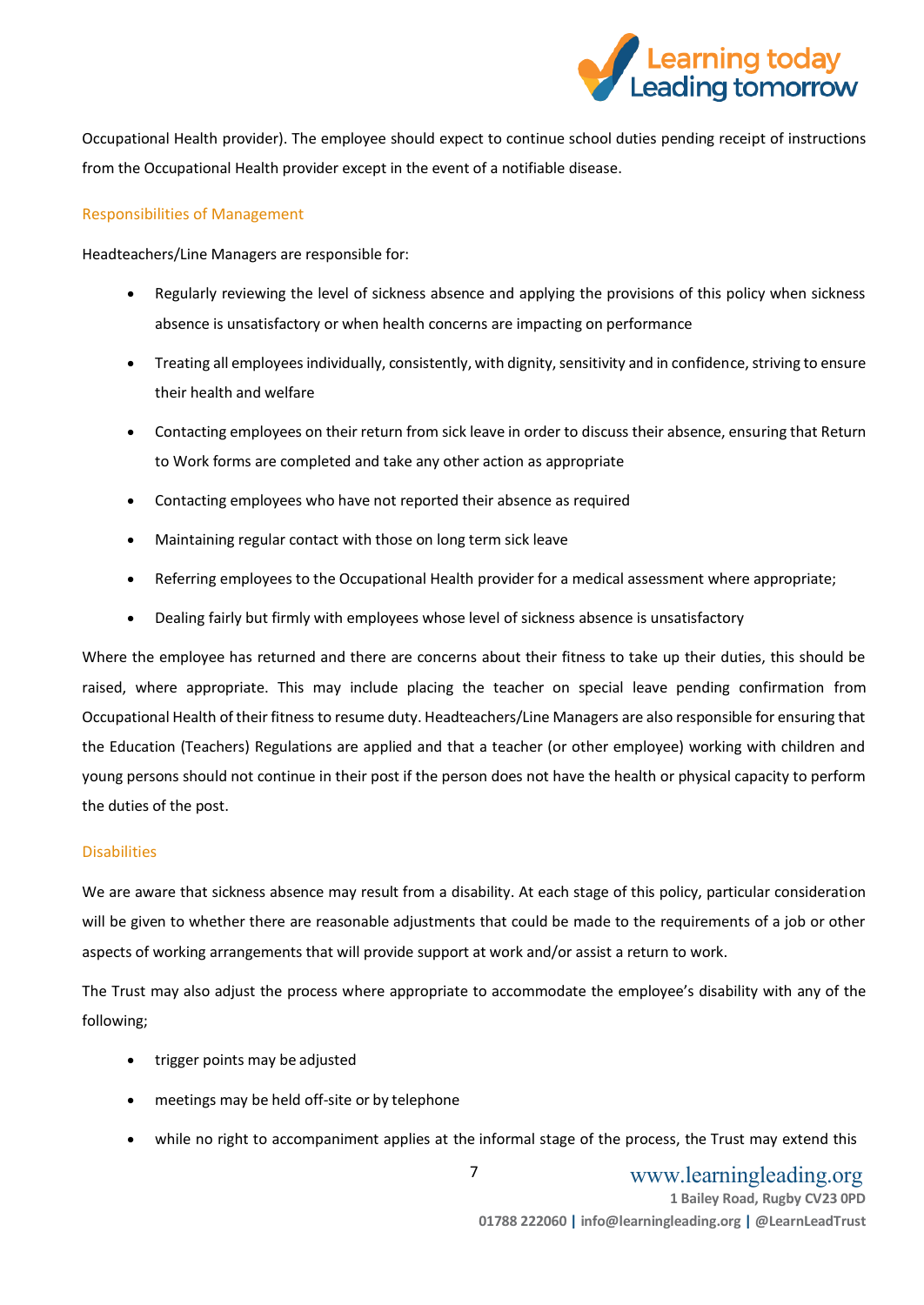

right in appropriate circumstances

- employee's may be permitted to bring a companion who is not a work colleague or union representative (for example, a family member) where this will help overcome particular difficulties caused by a disability; or
- the Trust may, in appropriate circumstances, elect not to impose disciplinary warnings in relation to disability related absence. This shall not however prevent the absence management procedure from moving to the next stage

If the employee considers that they are affected by a disability or any medical condition which affects their ability to undertake their work, the employee should inform their Line Manager.

#### <span id="page-6-0"></span>Relevant Considerations

In implementing this procedure, Headteachers/Line Managers will give due consideration to:

- employees who are pregnant; have recently given birth, are undergoing gender reassignment or are suffering a terminal illness
- absence which is due to a one-off operation or illness
- employees with identified mental health conditions e.g. depression etc.
- absence due to a recognised industrial injury sustained whilst working for the Trust
- employees' previous work record and attendance history
- the need to redeploy someone specifically into a different work environment (if possible) either due to medical reasons or as a result of particular employee relations issues
- the specific requirements relating to the continued employment of or return to work by teachers suffering from pulmonary tuberculosis, epilepsy or psychiatric disorder.

#### <span id="page-6-1"></span>Timescales and Definition of a Working Day

For the purposes of the operation of this Procedure, timescales are expressed in working days. In the case of teachers or other staff that work a term time pattern, a working day should be regarded as a day that the Trust is open for pupils. For staff that work all year round, a working day should be regarded as a day that they would normally be required to attend for work. Where a sickness case arises just before a school holiday, arrangements to resolve the matter speedily should be discussed between the parties. An intervening school holiday should not of itself be a cause for an undue delay in resolving the case.

#### <span id="page-6-2"></span>**Meetings under this Policy**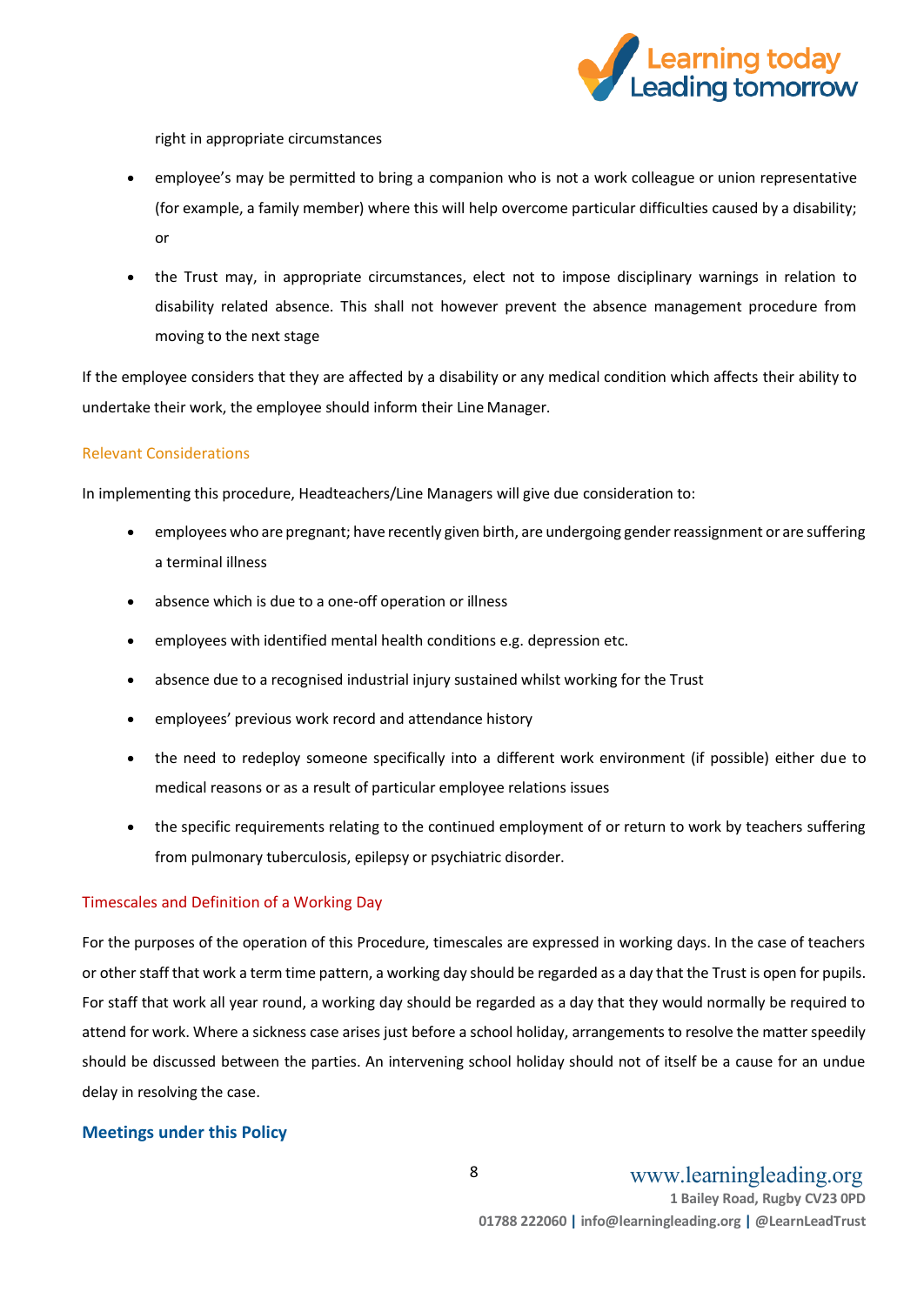

Meetings under this policy will be arranged during the employee's normal working hours, and therefore the employee should be available to attend, and must take all reasonable steps to do so. Failure to do so without good reason may be treated as misconduct. The following applies to all formal meetings:

- The Trust will give the employee at least three days written notice of meetings. The notice will confirm the time, date, place of meeting and the reason for it being held
- The outcomes of the formal meetings and reviews will be confirmed in writing
- Meetings will be conducted by the Line Manager or a more senior leader
- All employees will have the right to be accompanied by a work colleague or an accredited trade union official at any of the following meetings:-

| <b>Short Term Intermittent Absences</b> | <b>Long Term Sickness Absence</b>     |
|-----------------------------------------|---------------------------------------|
| First Absence Review Meeting            | <b>Formal Absence Review Meetings</b> |
| Second Absence Review Meeting           | Consideration of Dismissal Hearing    |
| Final Absence Review Meeting            | <b>Appeal Hearing</b>                 |
| Consideration of Dismissal Hearing      |                                       |
| <b>Appeal Hearings</b>                  |                                       |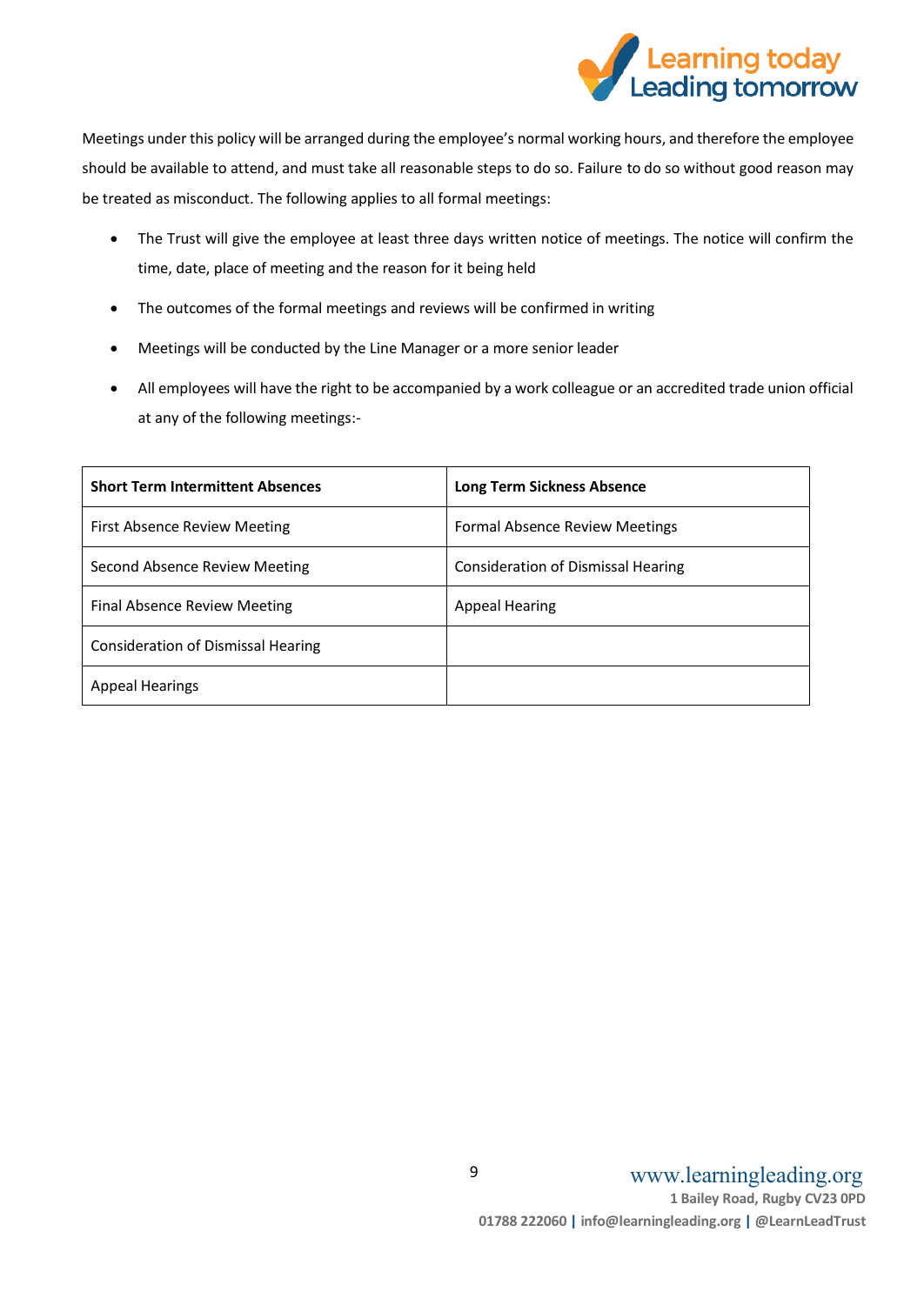

If the meeting is one at which the employee is entitled to be accompanied, and the companion is unavailable to attend at the time specified, the employee should immediately inform the Line Manager who will seek to agree an alternative time within a reasonable period (normally 5 working days). If this is not possible, the employee would be expected to find an alternative companion.

- Being signed off by a GP as unfit to work does not mean that the employee is unfit to attend a meeting. Unless the nature of the employee'sill-health is such that they are unable to, the employee would normally be expected to attend
- A meeting may be adjourned if the Line Manager is awaiting receipt of information, needs to gather any further information or give consideration to matters discussed at a previous meeting. The employee will be given a reasonable opportunity to consider any new information obtained before the meeting is reconvened
- Confirmation will be given to the employee in writing as soon as reasonably practicable following a sickness absence meeting of:-
	- The issues discussed
	- Any decisions made or actions agreed at a meeting
	- The reasons for such
	- Any measures or support agreed
	- The consequences of failure to improve
	- Any right of appeal

#### <span id="page-8-0"></span>**Early Informal Action**

#### <span id="page-8-1"></span>Return-to-Work Discussion

Return-to-work discussions enable the Trust to confirm the details of the employee's absence. It also gives the employee the opportunity to raise any concerns or questions they may have, and to bring any relevant matters to attention. The Headteacher/Line Manager should contact the employee as soon as possible following every return from sickness absence. This will take the form of a structured meeting called a Return-to-Work Discussion. If there is concern about the pattern of absence or health, this should be raised informally with the employee at the earliest opportunity.

Where short-term intermittent absence is a concern, managers may require employees to produce a statement of fitness to work for each period of absence. If agreed in advance by the Headteacher, reasonable costs incurred by the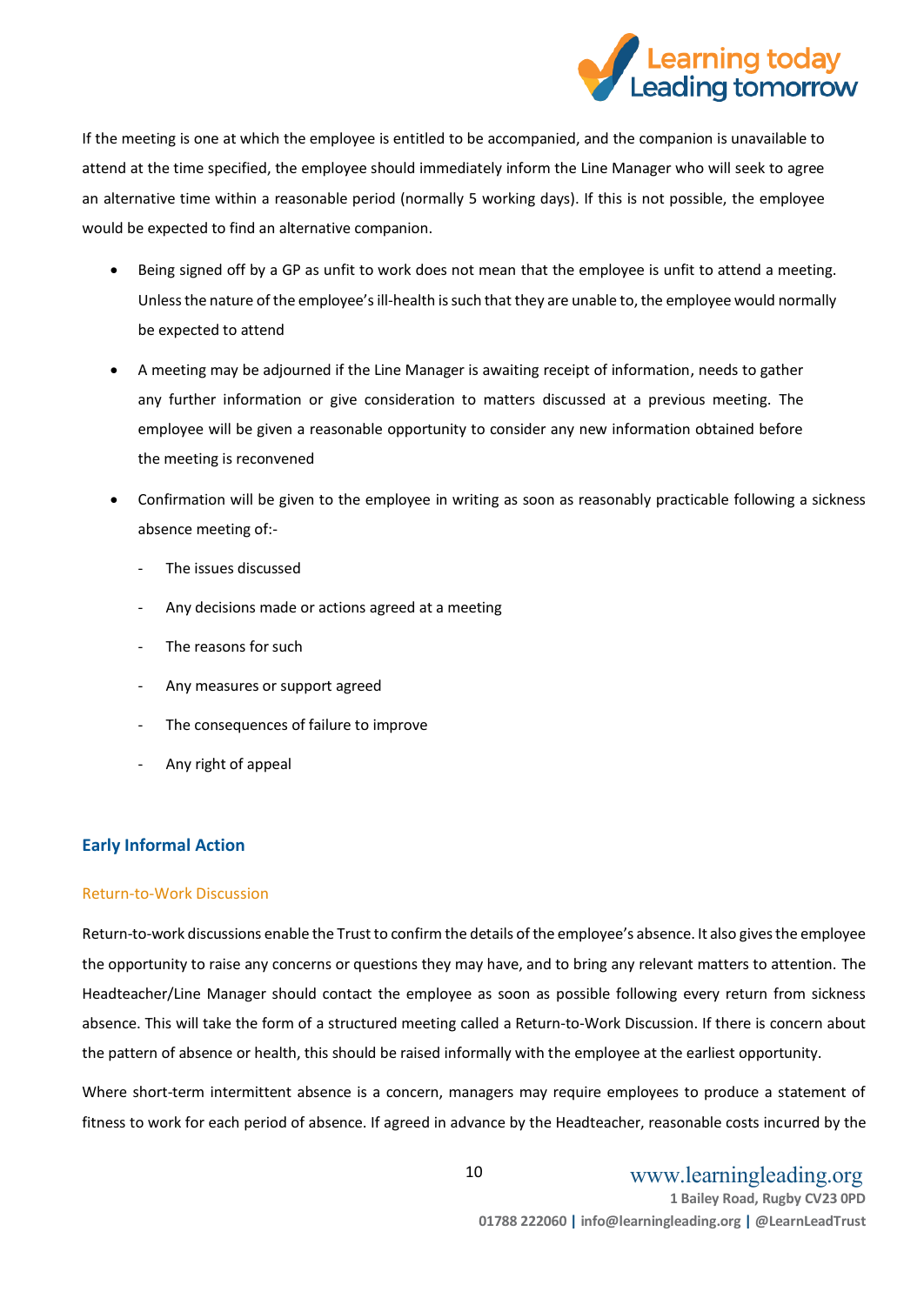

employee for doing so will be reimbursed upon production of a receipt.

#### <span id="page-9-0"></span>Underlying Medical Conditions and Reasonable Adjustments

Where the employee has an underlying medical condition appropriate consideration will be given to: job redesign; temporary adjustment to duties or workload and/or a phased return to work on full pay. These, and other reasonable adjustments, will also be considered for employees with a disability.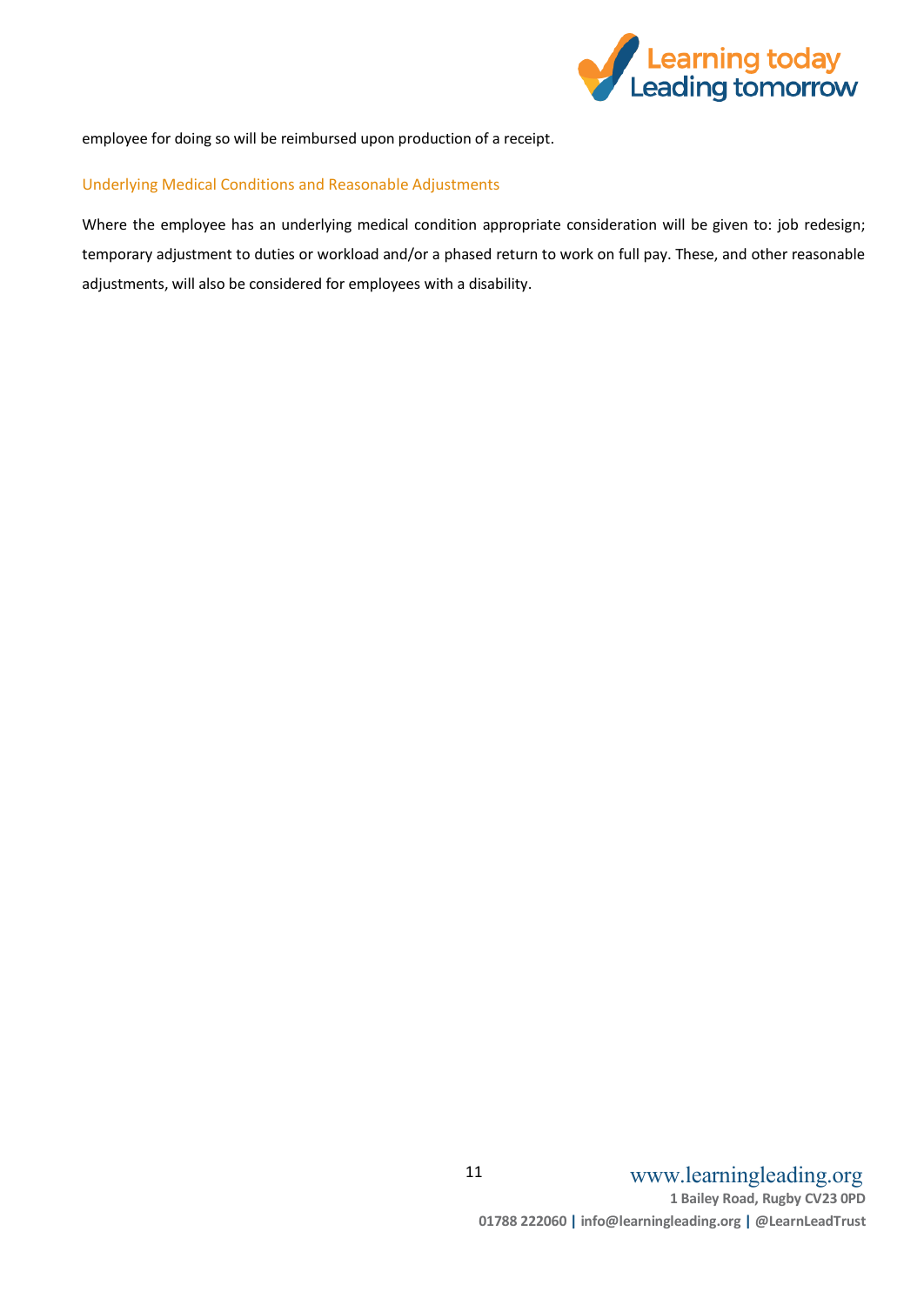

#### <span id="page-10-0"></span>**Managing Short Term Intermittent Absence**

The following paragraphs set out our procedure for dealing with short-term intermittent absences. When considering the absence levels of any employee, the Trust will have regard to absences for both sickness and nonsickness related reason. The purpose of the procedure is to investigate and discuss the reasons for the employee's absence. Consideration will also be given to whether these short-term intermittent absences are likely to continue and whether there are any measures that could improve the employee's health and/or attendance. We may decide that medical evidence, or further medical evidence is required before deciding on a course of action. The Trust will also give serious consideration to the impact that the employee's absences are having on the students, colleagues and the wider school community as a whole and will give consideration as to how to reduce any such impact and whether, as a result of any such impact, the employee's level of absence can be sustained by the Trust.

#### <span id="page-10-1"></span>**Trigger Points**

The purpose of the Trust specifying trigger points is to enable the Line Manager to take prompt action to deal with absence, alert employees that their level of absence is causing concern and identify potential problems and to deal with them effectively before they escalate.

It is not always necessary for a trigger point to be reached before action is taken. The Line Manager may take action at any time, (for example, referring the employee to Occupational Health) if they have concerns about an underlying cause of sickness and/or there is a significant impact on the service.

The Trust's current trigger points are:

- either five or more working days absence in the preceding 12 months; or
- three or more absences of whatever length within the preceding three months; or
- any pattern of part day absences, absences on certain days (e.g. Mondays or Fridays) or known "busy" days; or
- above average absence levels for the Trust
- no adequate reason given for the absence

#### <span id="page-10-2"></span>**First Absence Review Meeting**

When the employee meets a trigger point or the Trust otherwise considers that the employee's absence level is a cause for concern, the employee may be asked to attend a First Absence Review meeting with their Line Manager.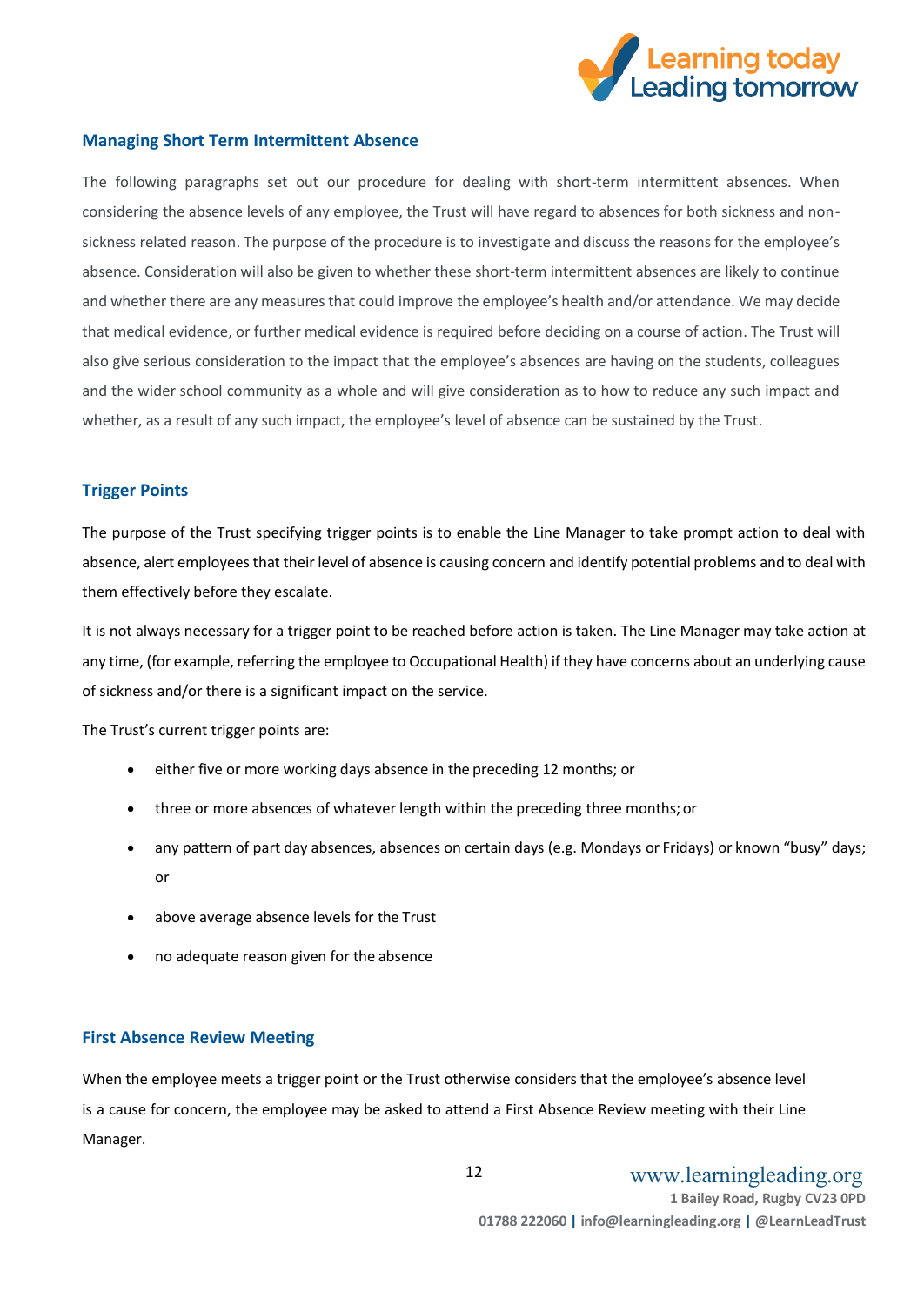

The basis for the Trust's concerns about the employee's absence levels and the reason for the meeting being called will be confirmed in writing. A reasonable opportunity for the employee to consider this information before a meeting will be provided.

The purposes of the First Absence Review meeting will be to discuss the reasons for the employee's absences, whether further absences are likely to occur and whether there is a medical link between the reasons for absence, which may result in the Trust benefiting from obtaining a medical report, and whether there are any measures that could improve the employee's health and/or attendance.

We will discuss with the employee:

- the reason for absences
- the anticipated duration of any further absences
- the treatment and care they have received
- any medication taken and any expected side effects
- whether it is necessary for the Trust to consider taking reasonable measures to assist the employee in the workplace and to minimise the occurrence of repeated absences
- whether medical evidence is required to assess the employee's fitness and if any changes are necessary to assist them;
- whether the employee should be referred to the Occupational Health Unit
- what improvement is required in the employee's attendance pattern
- targets to improve the employee's attendance, if necessary, over a set period of time known as 'Review Periods'

Review periods may be used to monitor absence formally during a set period of time. The length of this time will be determined in the Absence Review Meeting and targets will be set in order to see improvement. The employee's absence will be monitored during this period by their Line Manager or Head Teacher. If during or at the end of the review period, the required improvement has not been made or further concerns arise then the Trust may decide to move straight to the Final stage.

If the employee meets their attendance target during the review period set at the First Absence Review meeting, the Trust will arrange a meeting with the employee to discuss this at the end of that review period and the procedure may be brought to an end. However, the above trigger points will continue to apply and if the employee reaches another trigger point the Trust may decide to recommence this procedure at this stage, without repeating the First Absence Review meeting.

13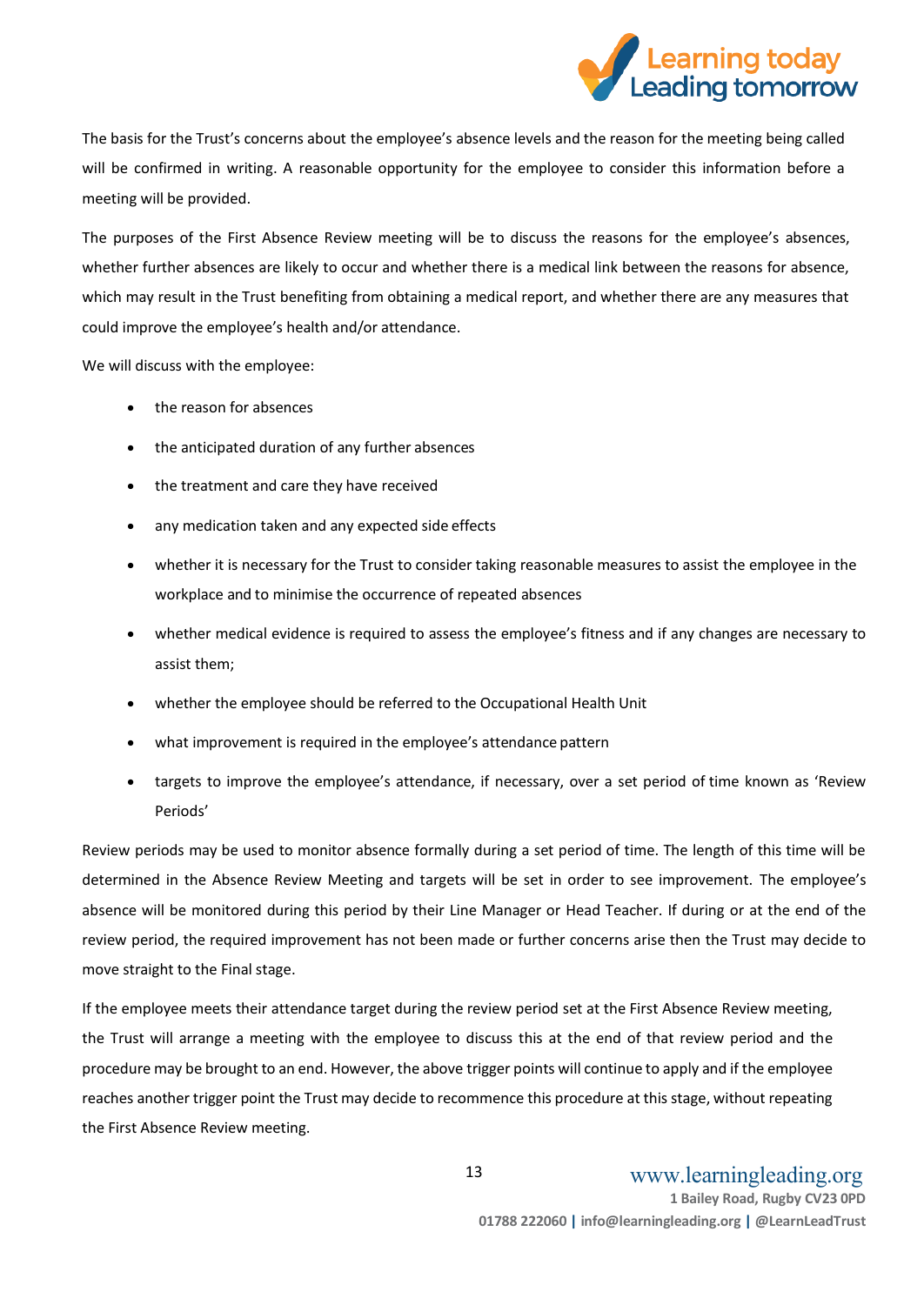

#### <span id="page-12-0"></span>**Second Absence Review Meeting**

If the employee has been unable to meet their attendance targets during the review period set at the First Absence Review meeting, they will be invited to a Second Absence Review meeting. The purpose of the Second Absence Review meeting will be to review the discussions from the First Absence Review meeting and consider why further absences were required.

We will discuss with the employee:

- the reasons for and impact of their absences on the students, colleagues and the wider school community as a whole, and what support they believe the Trust could offer to reduce the impact of their absences;
- if they have met the targets set at the First Absence Review meeting
- the anticipated likelihood and duration of any further absences
- consider any available medical evidence or whether medical evidence is required
- any measures which were put in place following the First Absence Review meeting to assist them in the workplace to minimise the occurrence of repeated absences, and why those measures may not have been successful, and whether alternative measures could be put in place that could improve their health and/or attendance. This may include consideration of adjustments that can reasonably be made to assist the employee in their current role, or any possible redeployment opportunities
- their ability to remain in their job in view of their capabilities and the Trust's operational needs
- action that will be taken and a time-scale for review and / or a further meeting

This may, depending on steps that have already been taken and the nature of the absence(s), include a first written warning.

The employee can appeal against a decision to give a written warning. Details of how to do so are set out below. If an appeal is upheld, a further review meeting will be set up and the procedure will be resumed at the Second Absence Review meeting stage.

If the employee meets their attendance target during the review period set at the Second Absence Review meeting, the Trust will arrange a meeting with them to discuss this at the end of that review period and this procedure may be brought to an end. However, the above trigger points will continue to apply and if they reach another trigger point the Trust may decide to recommence this procedure at this stage, without repeating the First or Second Absence Review meeting.

14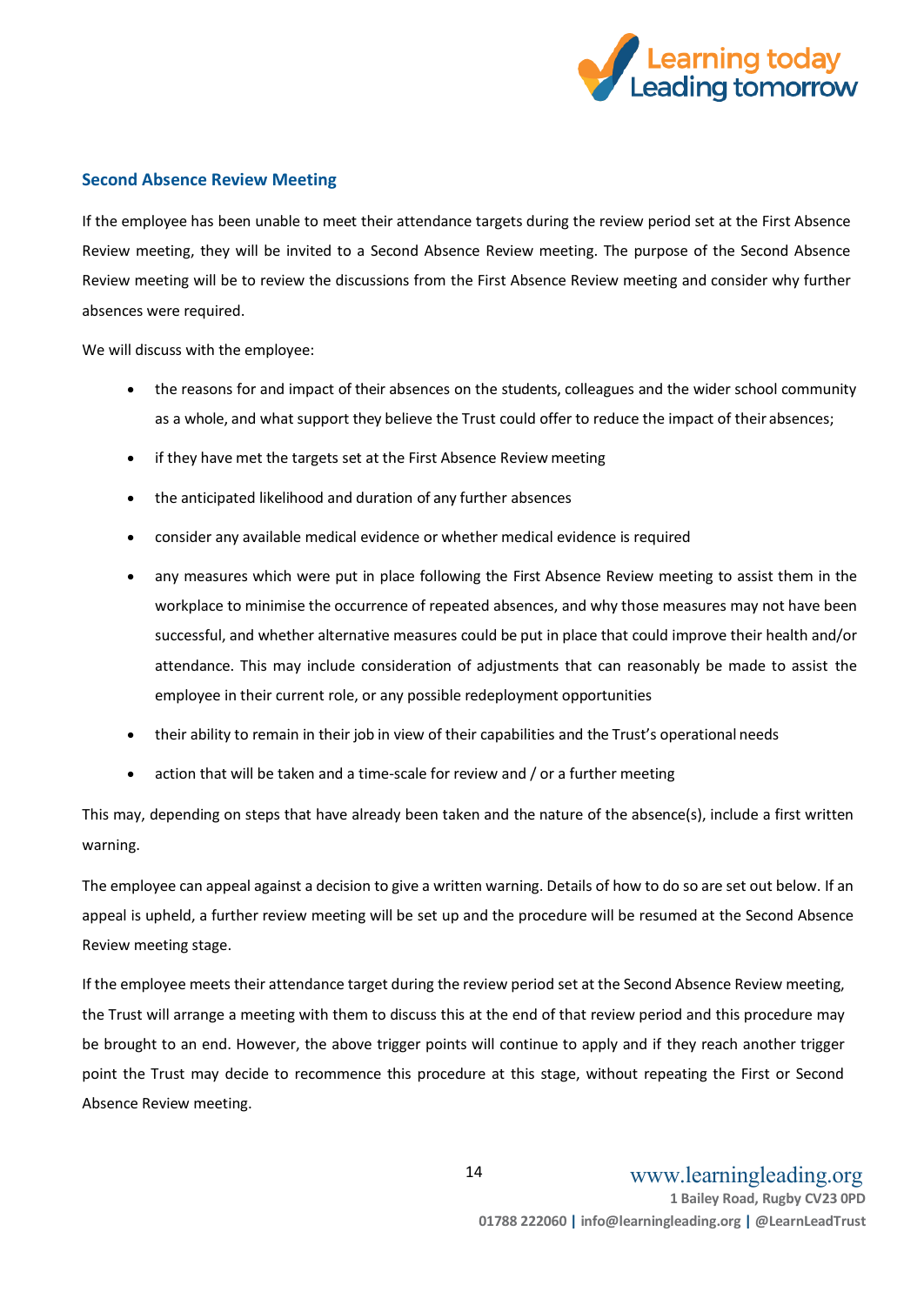

#### <span id="page-13-0"></span>**Final Absence Review Meeting**

If the employee has been unable to meet their attendance targets during the review period set at the Second Absence Review meeting, they will be invited to a Final Absence Review meeting. The purpose of the Final Absence Review meeting will be essentially the same as the purpose of the Second Absence Review meeting, and the same issues may be discussed. However, depending on the steps that have already been taken and the nature of the absences, this may include a final written warning being issued. The employee will also be warned that a failure to meet the attendance targets set at the Final Absence Review meeting may place them at risk of dismissal.

The employee can appeal against a decision to give a written warning. Details of how to do so are set out below. Where an appeal is upheld, a further review meeting will be set up and the procedure will be resumed at the Final Absence Review meeting stage.

#### <span id="page-13-1"></span>**Consideration of Dismissal Hearing**

If the employee has been unable to meet their attendance targets during the review period set at the Final Absence Review meeting, they will be invited to a Consideration of Dismissal hearing.

Alternatively, in exceptional instances the Trust may receive clear Occupational Health advice that the likelihood of continued high absence levels means that the Trust would consider it appropriate to commence the process at this Consideration of Dismissal stage, without it being necessary to conduct the First, Second or Final Absence Review meetings.

The purpose of the meeting will be:

- To review the meetings that have taken place and matters discussed with the employee
- To discuss the impact that the employee's absences are having on the students, colleagues and the wider school community as a whole, the steps the Trust has taken to reduce that impact and whether these steps can be maintained
- To consider whether there have been any changes since the last meeting under this policy, either as regards to likelihood of further periods of absence or opportunities for redeployment into a role which would be less impacted by the employee's absences than their current role
- To consider any further matters that the employee may wish to raise
- To consider whether there is a reasonable likelihood of the employee achieving the desired level of attendance in a reasonable time
- To consider whether the employee may be eligible for retirement on ill-healthgrounds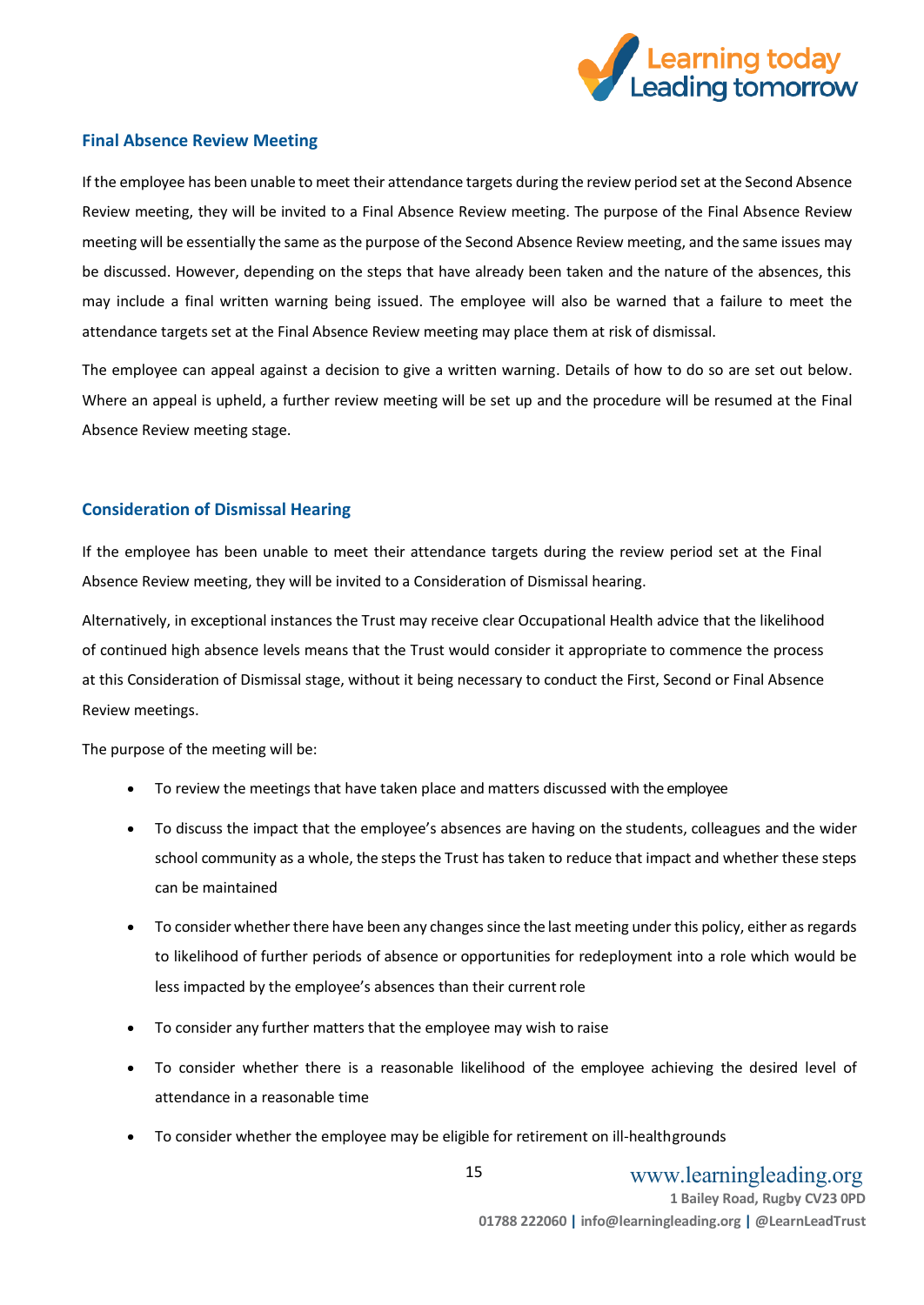

 To consider the possible termination of employment, having considered whether the employee's high absence levels can continue to be sustained by the Trust, taking account of the impact of those absences.

Any such consideration will be by the Line Manager. In the case of proceedings involving the Headteacher, consideration will be by a panel of Trustees.

The grounds for consideration of dismissal will be that the employee is incapable of meeting the Trust's expectations regarding attendance levels and that their absences are having an unsustainable impact on the students and/or colleagues and/or the wider school community as a whole.

Any dismissal will be on notice or payment in lieu of notice.

The employee will have the right to appeal against any decision to terminate their employment. This is detailed below. The date that any dismissal takes effect will not be delayed pending the outcome of an appeal. However, if the appeal is successful, the decision to dismiss will be revoked with no loss of continuity or pay.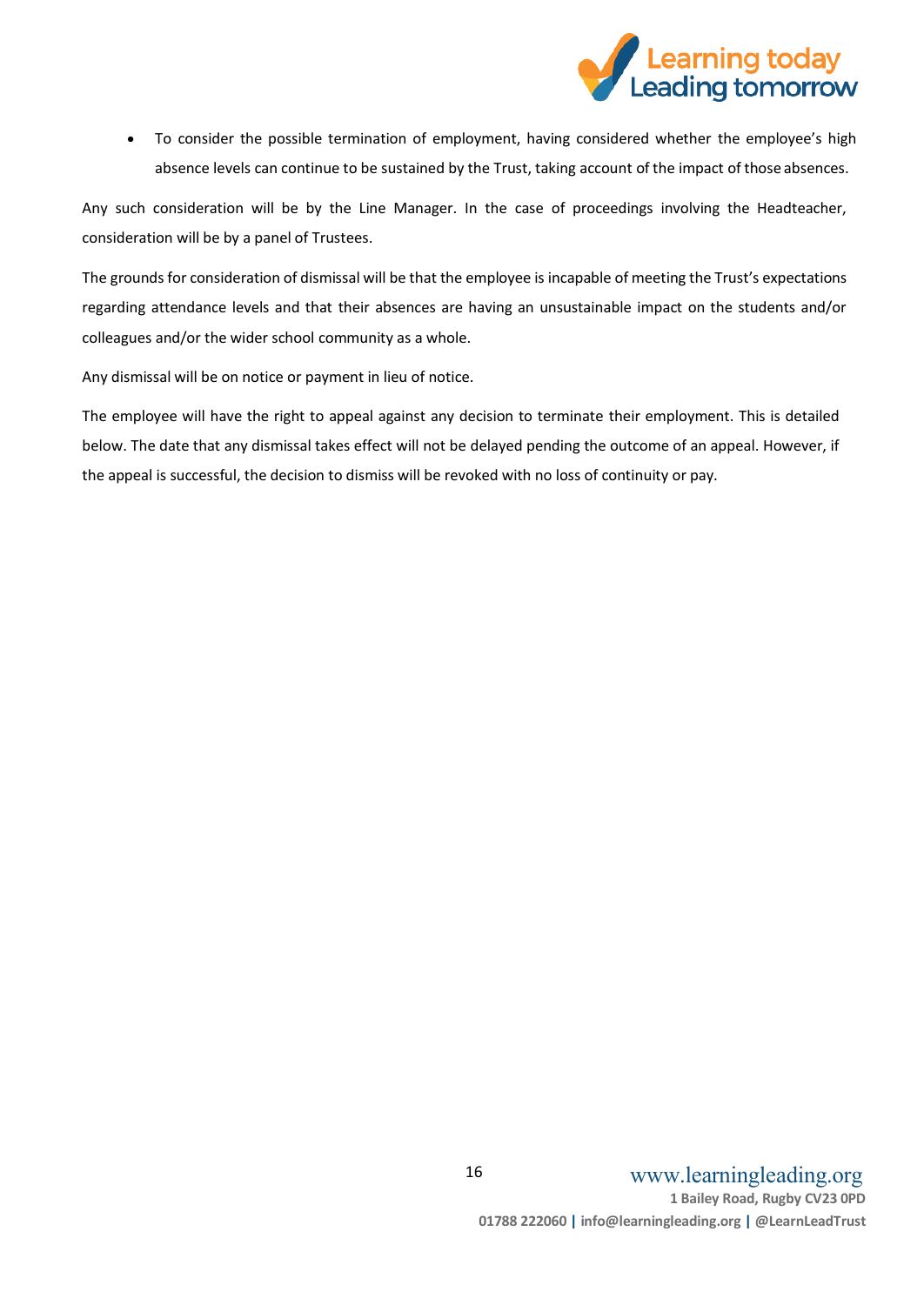

#### <span id="page-15-0"></span>**Managing Long Term Sickness Absence**

The following paragraphs set out our procedure for dealing with long-term sickness absence. The purpose of the procedure is to investigate and discuss the reasons for the employee's absence, whether it is likely to continue or recur and whether there are any measures that could improve their health and/or attendance. We may decide that medical evidence, or further medical evidence, is required before deciding on a course of action.

#### <span id="page-15-1"></span>**Fit For Work Service (FFW)**

FFW is a government-funded occupational health assessment service. The service is intended to assist employees return to work, using a return-to-work plan where appropriate. If theemployee wants to know more about FFW, they should please speak to their Line Manager.

Once the employee has been absent for four weeks, either we or the employee's doctor may suggest referral to the FFW. The employee's doctor may do this before they have been absent for four weeks if they think it would be beneficial for them.

If the employee's doctor refers them to FFW, the employee should let their Line Manager know, unless the employee would prefer not to tell us. If the employee's case manager at FFW wishes to speak to us, the employee should please ask them to contact their Line Manager.

#### <span id="page-15-2"></span>**Referrals to the Occupational Health Unit**

The Trust has access to an Occupational Health service which provides an independent, impartial advisory service. They are responsible for the provision of clear medical advice to Headteachers/Line Managers about the individual cases referred to them and the Trust may use this to obtain expert medical advice:

- To provide appropriate support to employees.
- To aid decision-making in sickness absence cases.

The OHS advises on but does not make decisions about the employee's continuing employment, redeployment or future deployment.

Under the Access to Medical Reports Act 1988 the employee's consent is required to authorise their medical adviser to release medical information to the Occupational Health Service. Headteachers/Line Managers should obtain this when requesting employees to complete a consent form when the referral decision is taken. If the employee withholds their consent, then this will limit the services ability to give as full advice as possible. However, decisions will still be made in light of the advice obtained.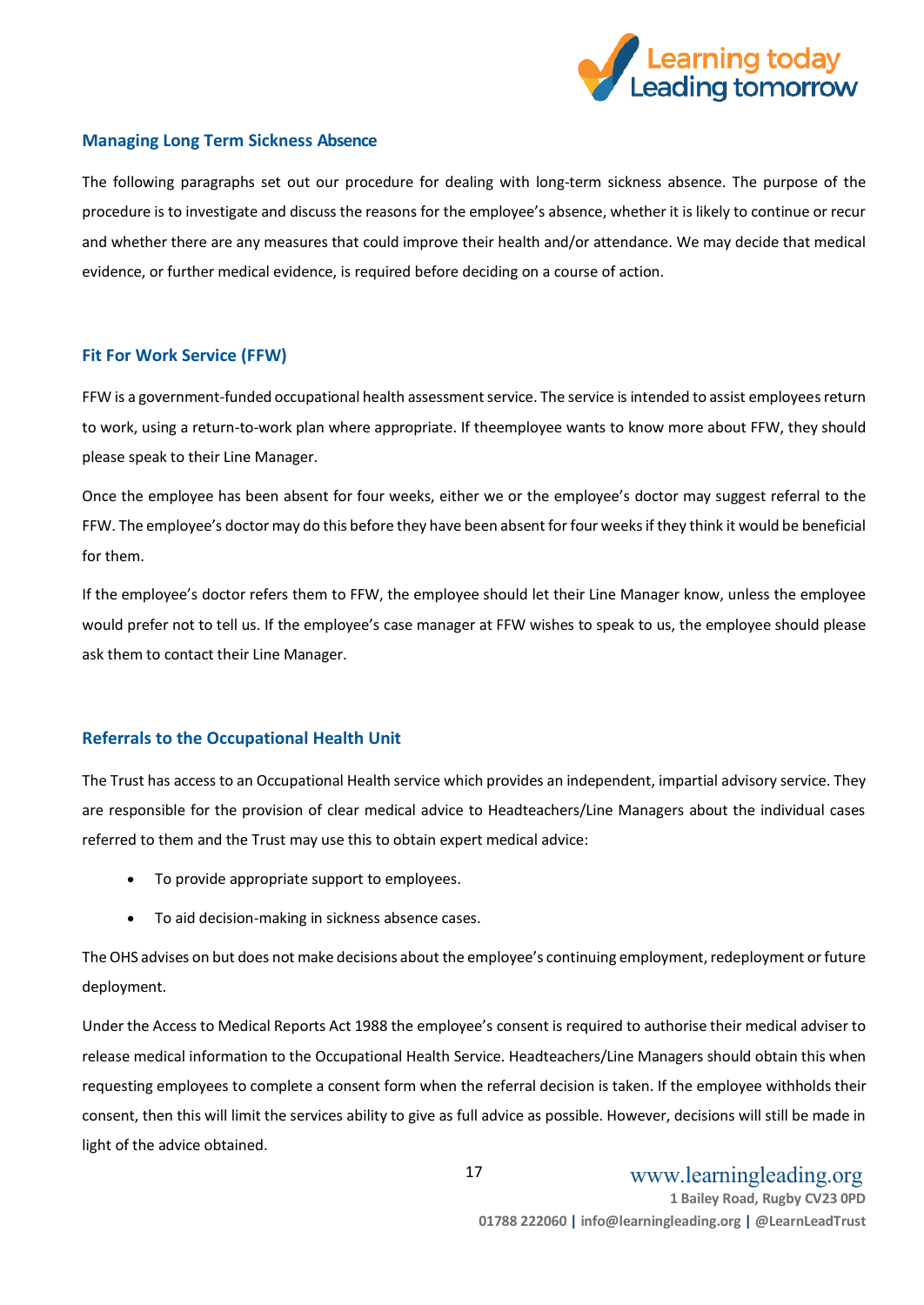

The Trust may refer the employee to the Occupational Health service at any point if they are concerned about the impact of the employee's health on their work or attendance. Referrals will also take place at appropriate points throughout the process set out in this policy.

#### <span id="page-16-0"></span>Occupational Physicians Report

Following assessment, the Occupational Health Physician will provide a written report detailing their opinion and recommendations as appropriate. This may include:

- An opinion about fitness to work
- A prediction about the likelihood of a return to work
- An opinion about whether work factors or hazards have contributed to ill-health or absence and how these could be modified
- Recommendations about restrictions or modifications which could be made in job content or arrangement
- Advice about fitness for alternative duties
- Suggestions regarding help or support which could be offered by the Trust or other agencies
- Advice about the necessity of further assessment or monitoring
- An opinion about whether or not the employee should be classified as disabled
- a referral to the Final Stage if the matter is sufficiently serious and the employee is unable to return to work within a reasonable timeframe, taking into account service needs

A copy of the written report will be provided to the employee by OHS.

#### <span id="page-16-1"></span>**Welfare Meeting**

The purposes of a welfare meeting will be to discuss the reasons for the employee's absence, how long it is likely to continue, whether it is likely to recur, whether to obtain a medical report, and whether there are any measures that could improve their health and/or attendance. Such a meeting will usually be arranged after a continuous period of 4 or more weeks absence; however, this can be arranged sooner if either party consider it beneficial to do so.

We will discuss with the employee:

- The reason for their absence
- The anticipated duration of their absence
- The treatment and care they are receiving

www.learningleading.org

**1 Bailey Road, Rugby CV23 0PD 01788 222060 | info@learningleading.org | @LearnLeadTrust**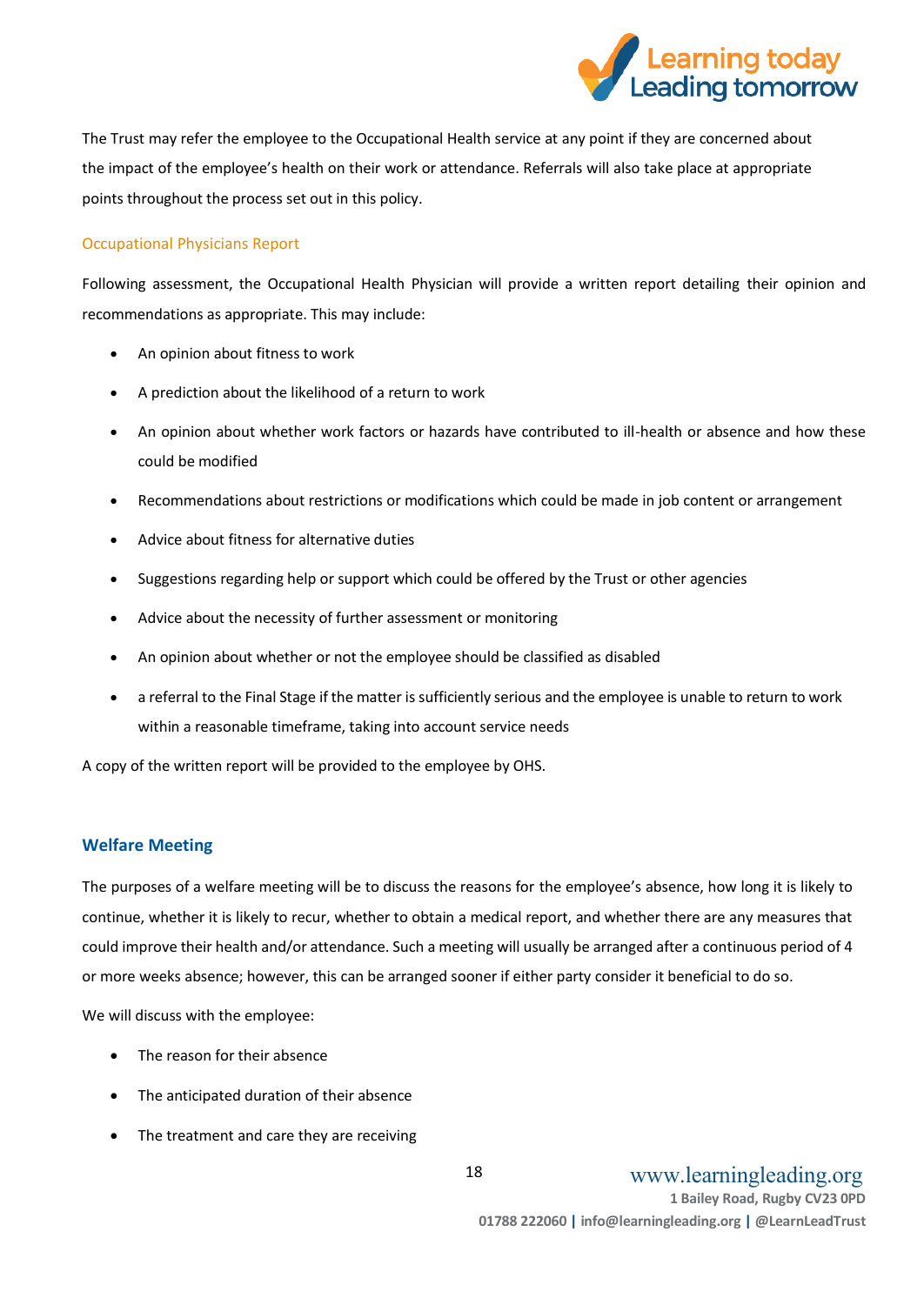

- Whether it is necessary for the Trust to consider taking reasonable measures to facilitate their return to work
- Whether medical evidence is required to assess their fitness to return to work and if any changes are necessary to assist them, having regard to any Return to Work plan prepared by FFW
- If their continued absence may lead to a formal absence review
- A timescale for review

The aim of this meeting will be to seek to agree a return-to-work program, possibly on a phased basis and consideration will be given to the above discussions to determine whether such a program can be agreed, and if so, the various aspects of that program, for example, a return to work date, the support measures that the Trust can put in place on a temporary or permanent basis and any dates for review which may be appropriate.

#### <span id="page-17-0"></span>**Formal Absence Review Meetings**

If after a reasonable time, which would usually be discussed with the employee during the welfare meeting, they have not been able to return to work, we will hold a Formal Absence Review meeting.

The purpose of the Formal Absence Review meetings will be to discuss the following:-

- the reasons for and impact of their absence
- the anticipated duration of their absence
- if it has not been obtained, whether medical evidence is required. If it has been obtained, the advice that has been given and whether further advice is required
- whether it is necessary for the Trust to consider taking reasonable measures to facilitate their return to work, which may include consideration of adjustments that can reasonably be made to assist them in their current role, or any possible redeployment opportunities
- their ability to return to their job in view of their capabilities and the Trust's operationalneeds
- whether the Trust needs to notify the employee that they may be at risk of dismissal if they are unable to return to work within a reasonable timeframe
- action that will be taken and a timescale for review and/or a furthermeeting

The number of Formal Absence Review meetings required for this process will largely be determined by the content of any medical evidence obtained, and the employee's personal circumstances. However, if it becomes clear that they will either be unable to return to work within a reasonable timeframe, or if they are no longer able to carry out their contracted duties and consideration has been given to any adjustments or possible redeployment opportunities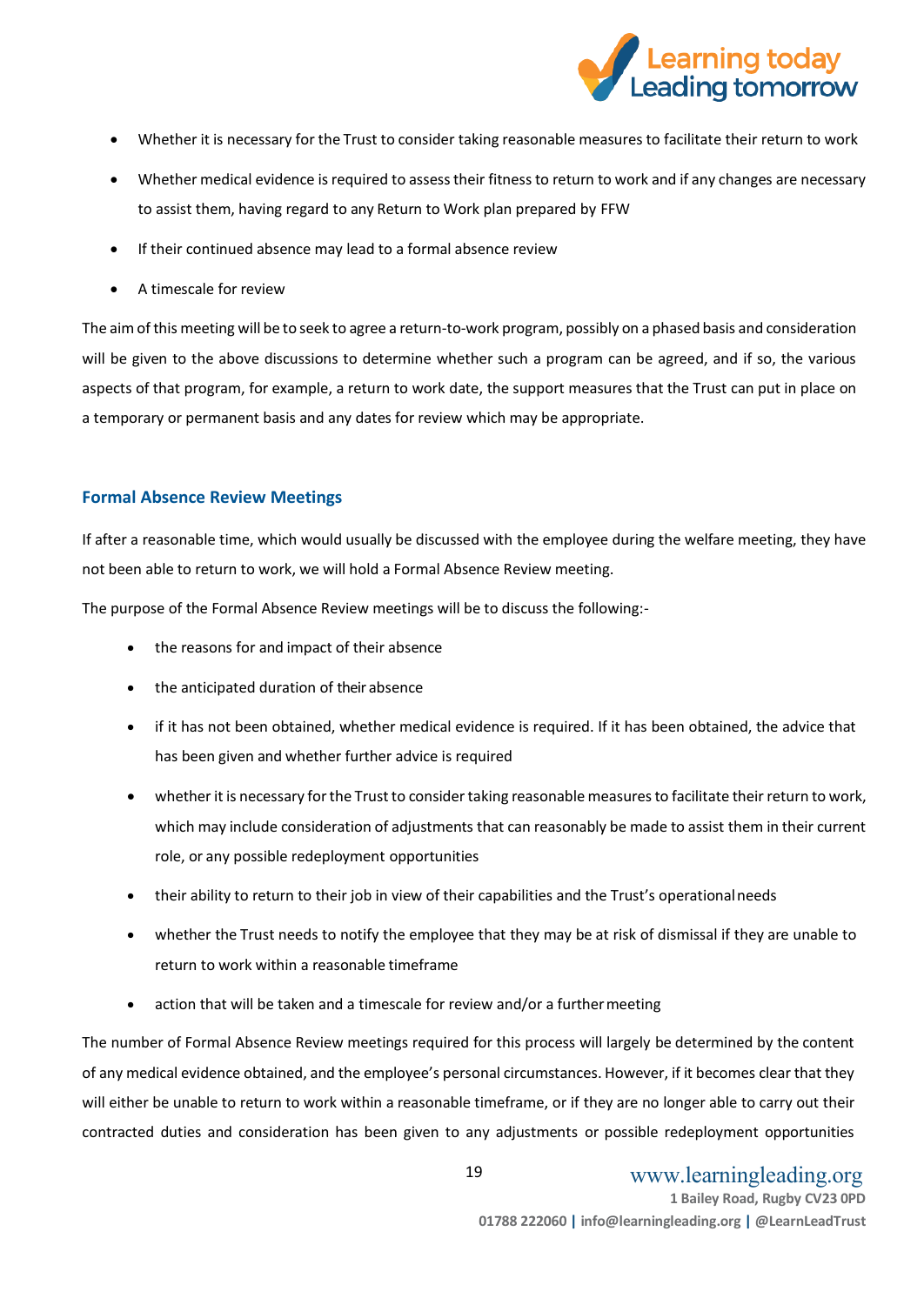

without success, the Trust will arrange a Consideration of Dismissal Hearing.

If a return to work or normal duties within the time specified above is achieved the employee will be advised in writing and reminded of the need to sustain the improvement.

#### <span id="page-18-0"></span>**Consideration of Dismissal Hearing**

Where the employee has been notified that they are at risk of dismissal, and the situation has not changed significantly, we will hold a Consideration of Dismissal Hearing to consider the possible termination of their employment.

Before we make a decision, the employee will be consulted fully and we will consider any matters they wish to raise and whether there have been any changes since the last meeting.

Any such consideration will be made by the Line Manager. In the case of proceedings involving the Headteacher, consideration will be by a panel of Trustees.

The purposes of the hearing will be:

- To consider whether there have been any changes or developments since the last meeting under this policy, either as regards to their possible return to work or opportunities for return orredeployment
- To consider the most up to date medical evidence
- To consider any further matters that they wish to raise
- To consider the following options:
- whether there is a reasonable likelihood of them returning to work or achieving the desired level of attendance in a reasonable time
- Where there are any reasonable options for redeployment on medical grounds (where redeployment is an option identified by Occupational Health)
- Premature retirement
- Whether there is reasonable cause for ill health retirement
- Possible termination of their employment

In exceptional circumstances, such as new information becoming available, the panel may set a final review period of 3 working months (during which the employee's attendance will be monitored on a monthly basis) and issue a final caution that employment is at risk unless a satisfactory improvement is made. If the required improvement is not met, the panel will reconvene to consider giving the employee notice of dismissal.

 www.learningleading.org **1 Bailey Road, Rugby CV23 0PD 01788 222060 | info@learningleading.org | @LearnLeadTrust** 20 The grounds for consideration of dismissal will be that the employee is incapable of fulfilling their duties by reason of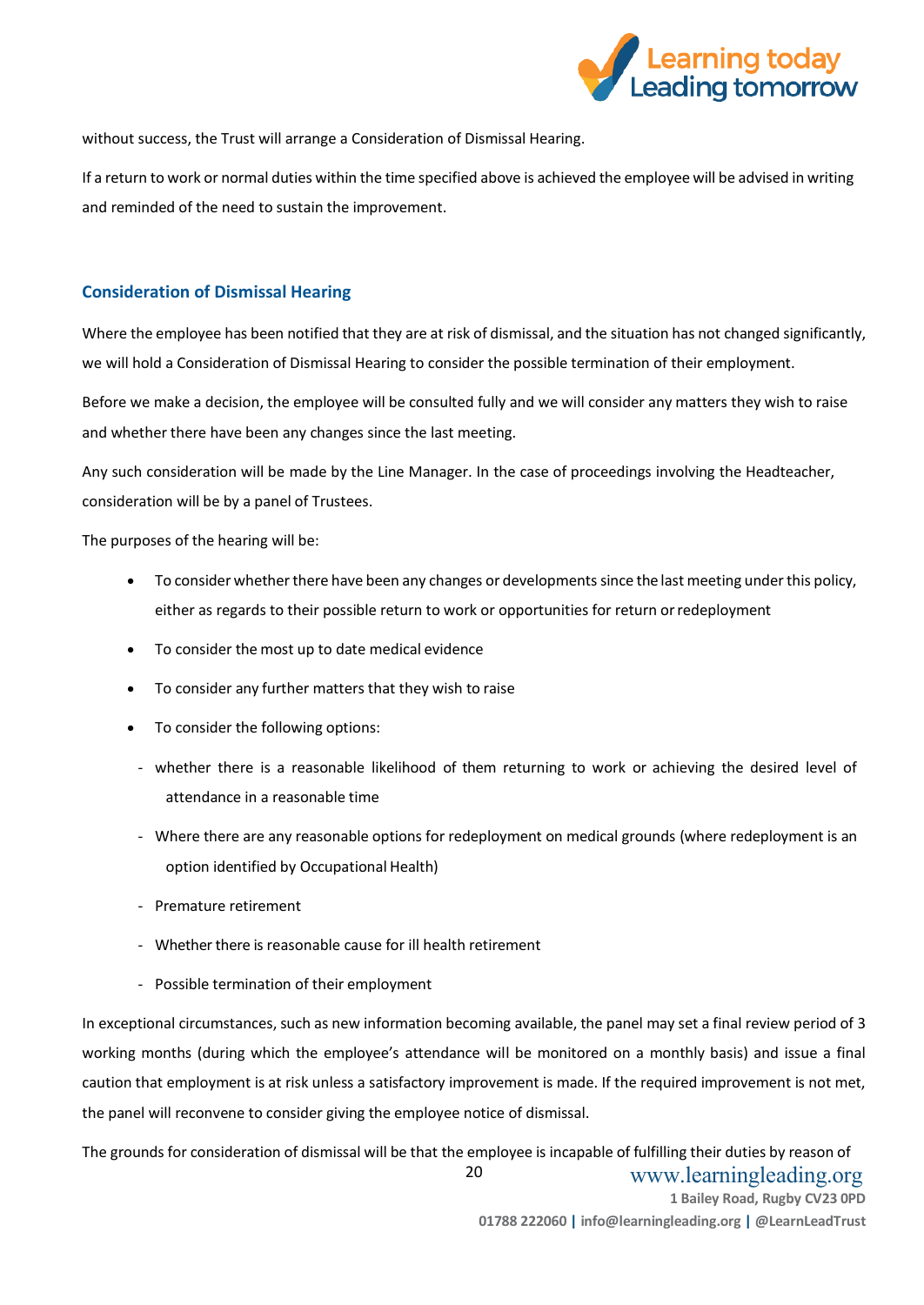

continued absence(s).

Any dismissal will be on notice or payment in lieu of notice except where the employee has exhausted their contractual sickness pay and they remain absent from work.

The employee will have the right to appeal against any decision to terminate their employment. This is detailed below.

#### <span id="page-19-0"></span>**Appeals**

The employee can appeal any written warning or decision to terminate their employment, within 10 working days of receiving written confirmation of such a decision, to the CEO for school based employees and the Trust Board Chair for Trust staff setting out the grounds and basis for the appeal.

Appeals will usually be conducted and determined by a panel of three members of either Trust employees or the Trust Board.

The employee has the right to be accompanied by a work colleague or an accredited trade union official at any appeal meeting and will be given a full opportunity to state his or her case and put forward his or her version of events.

The appeal hearing will be minuted by a note taker and the employee will be supplied with a copy of the minutes as soon as is reasonably practicable after the hearing.

No decisions will be reached during the hearing itself. The Trust will need to consider all the evidence together with the representations the employee has made, and in some cases may need to carry out further investigations before a decision can be reached.

Employees may appeal on the following grounds:

- a. the proper procedure was not followed and the appeal panel will consider whether this materially affected the decision
- b. the decision reached was unreasonable considering the information provided
- c. new evidence has become available

#### <span id="page-19-1"></span>**Unauthorised Absence**

Absence that has not been notified according to the sickness absence reporting procedure will be treated as unauthorised absence.

Cases of unauthorised absence will be dealt with under our Disciplinary Procedure.

 www.learningleading.org **1 Bailey Road, Rugby CV23 0PD 01788 222060 | info@learningleading.org | @LearnLeadTrust** 21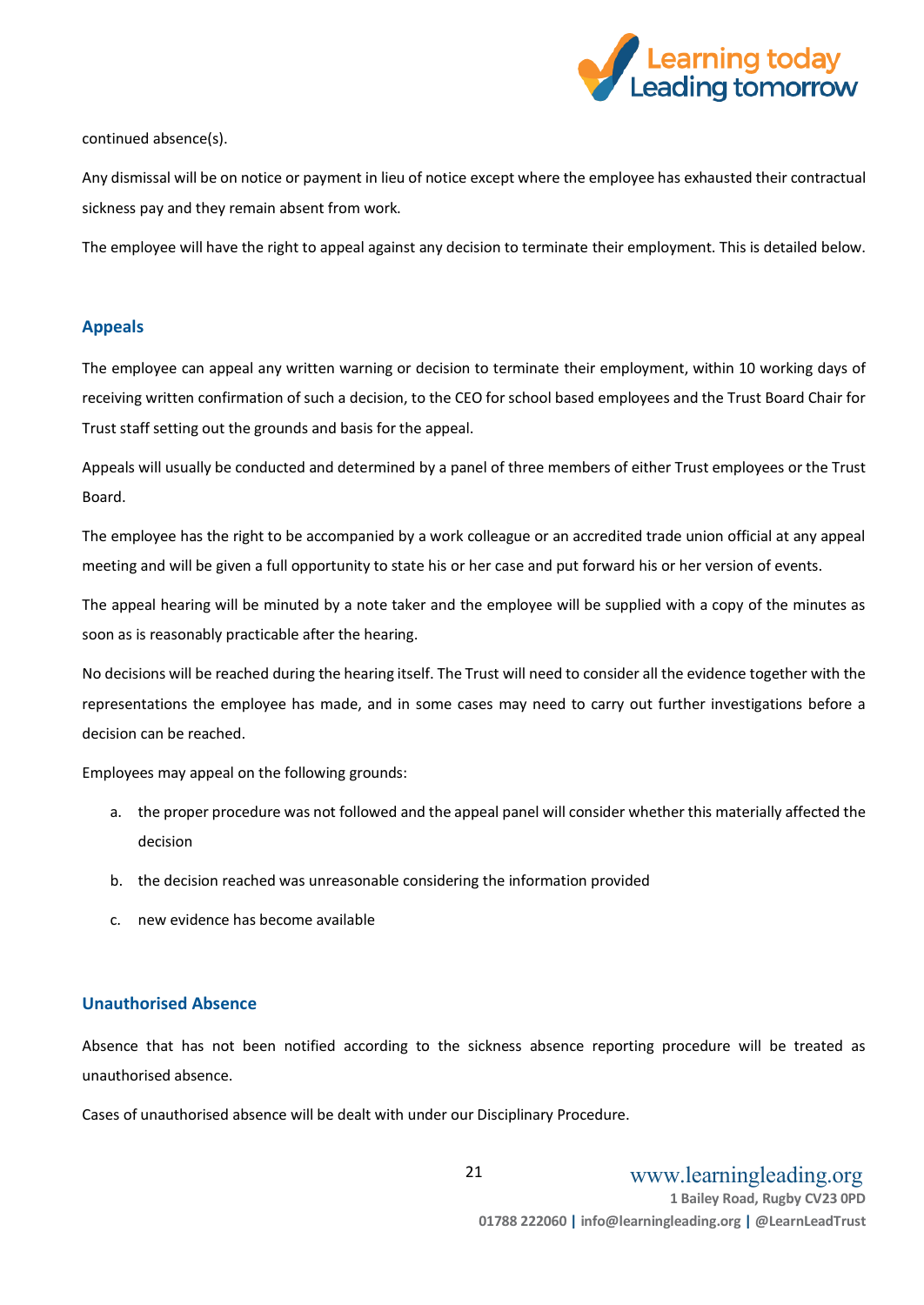

If, at any time, the Line Manager considers that the employee hastaken or istaking sickness absence when they are not unwell, the Line Manager may refer matters to be dealt with under our Disciplinary Procedure.

#### <span id="page-20-0"></span>**Ill Health Retirement**

Where the relevant employee is a member of the LGPS or the TPS, the Trust will consider Ill-Health Retirement before making any recommendation for dismissal.

For all staff, the Line Manager should normally have met with the employee and their representative to discuss the options including the Ill-Health Retirement process.

The Occupational Health Physician may provide an opinion about whether or not an individual meets the criteria for Ill-Health Retirement. There may be employees who are on prolonged sick leave with no prospect of returning to work within a foreseeable date but who do not meet the criterion of permanent incapacity. (The Occupational Health Physician will follow guidance developed by the Association of Local Authority Medical Advisers on Ill-Health Retirement).

If Ill-Health Retirement is confirmed by Occupational Health the Line Manager will confirm the decision in writing.

#### <span id="page-20-1"></span>Teachers

The Teachers' Pension Scheme allows the ill health retirement process to be instigated by the teacher themselves. Teachers who may be eligible to apply for ill health retirement should initially advise their Line Manager of their situation.

A teacher who contributes to the Teachers' Pension Scheme is able voluntarily, at any age, to apply to the Teachers' Pensions for an infirmity benefit. The teacher will be notified by the Teachers' Pensions whether infirmity benefit will be granted. Following a decision by Teachers Pension Scheme the retirement will take effect as soon as possible.

#### <span id="page-20-2"></span>**Sickness Absence and Annual Leave**

While it is recognised that during a period of sickness absence, time away from home for example going on holiday or visiting family may be therapeutically helpful, the employee is required to seek prior approval from the Trust. A decision to take time away from home during a period of sick leave without giving prior notice to the Trust may result in a loss of the employee's Occupational Sick Pay during that period.

If, during a period of sick leave the employee would prefer not to be contacted by the Trust or required to attend meetings as part of this procedure for a period of time, we can discuss treating that period as annual leave or unpaid leave, at the Trust's discretion.

Please note that the requirements in the employee's contract regarding requesting annual leave will continue to apply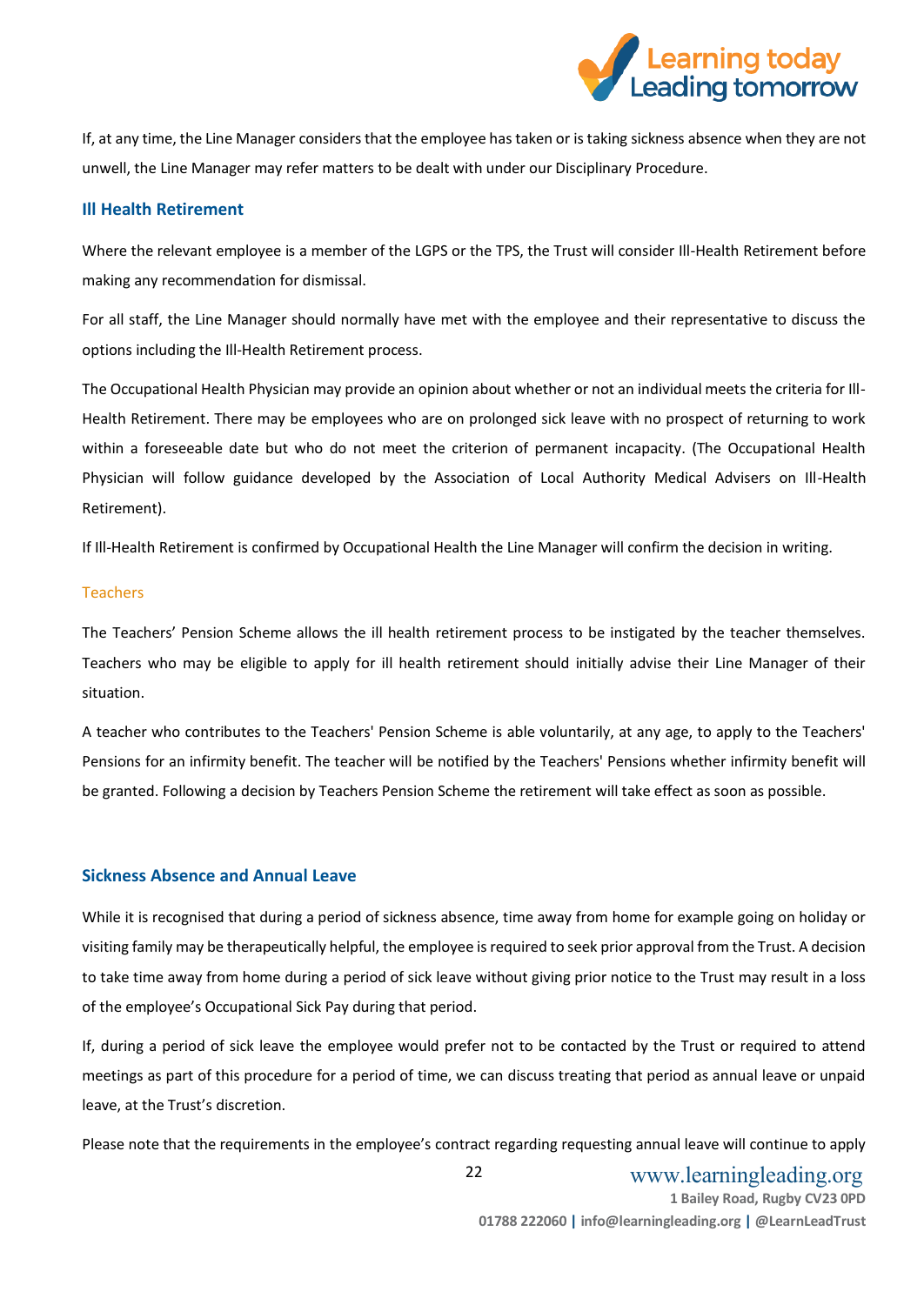

during any period of sickness absence.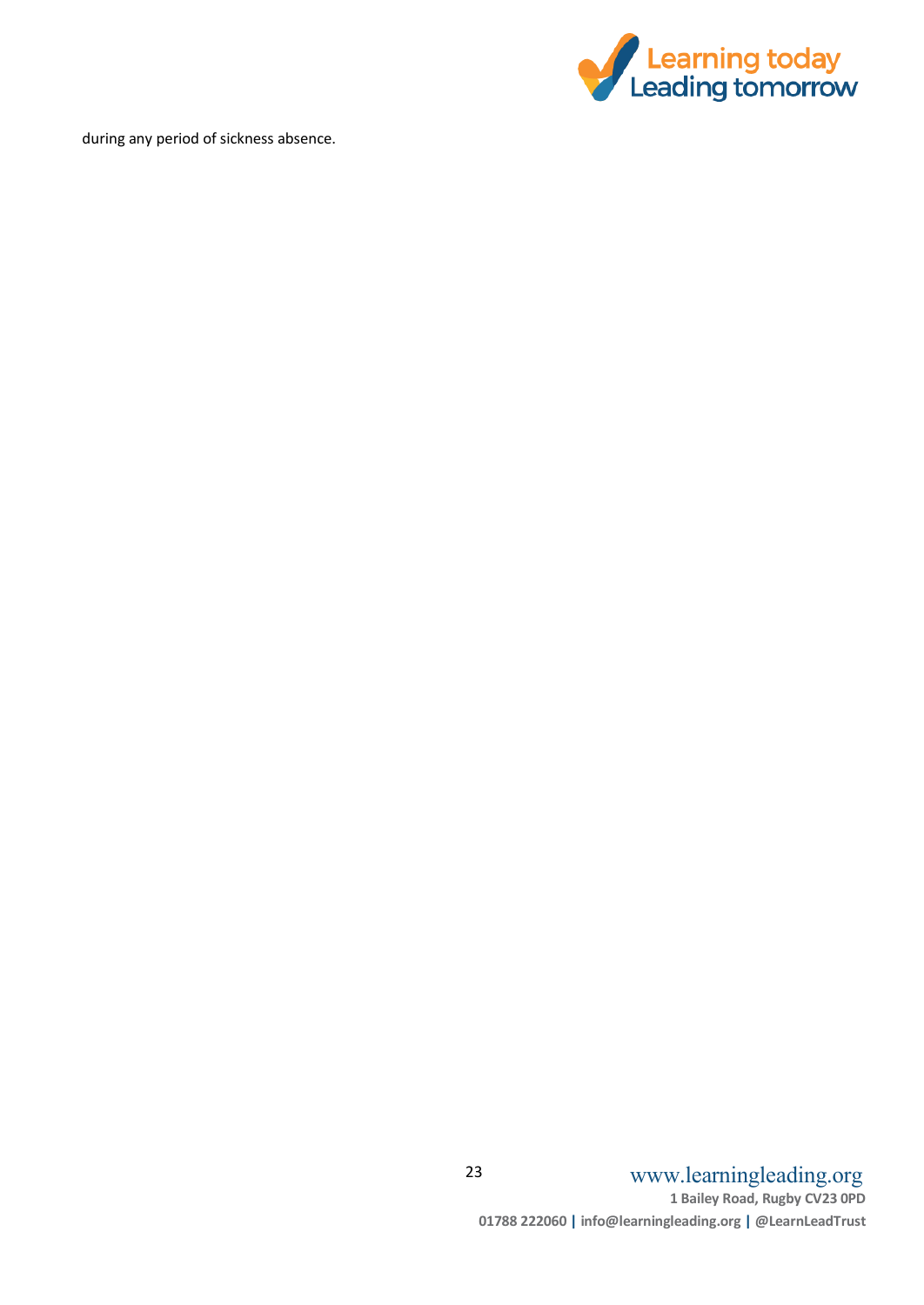

#### <span id="page-22-0"></span>**Sick Pay and Entitlements**

Sick pay will include, where appropriate, Statutory Sick Pay (SSP), and will not exceed full pay.

If a period of sickness absence is, or appears to be, occasioned by actionable negligence, nuisance or breach of any statutory duty on the part of a third party, in respect of which damages are or may be recoverable, the employee must immediately notify the Head of HR of that fact and of any claim, compromise, settlement or judgment made or awarded in connection with it and all relevant particulars that The Trust may reasonably require. If The Trust require the employee to do so, they must cooperate in any related legal proceedings and refund to us that part of any damages or compensation they recover that relates to lost earnings for the period of sickness absence as The Trust may reasonably determine, less any costs the employee incurred in connection with the recovery of such damages or compensation, provided that the amount to be refunded to us shall not exceed the total amount The Trust paid to the employee in respect of the period of sickness absence.

Provided that employees have followed the correct procedures, they will be entitled to receive an allowance in accordance with the following scales:

#### <span id="page-22-1"></span>Sick Pay Entitlement for Teachers

Within any span of 12 months, commencing 1st September each year, a teacher may receive an occupational sickness allowance in accordance with:

| During 1st year of Service      | Full pay for 25 working days and, after completing 4 calendar months' service,  <br>half pay for 50 working days |
|---------------------------------|------------------------------------------------------------------------------------------------------------------|
| During 2nd year of Service      | Full pay for 50 working days and half pay for 50 working days                                                    |
| During 3rd year of Service      | Full pay for 75 working days and half pay for 75 working days                                                    |
| During 4th and subsequent years | Full pay for 100 working days and half pay for 100 working days                                                  |

#### <span id="page-22-2"></span>Sick Pay Entitlement for Support Staff

Within any span of 12 months, the employee may receive an occupational sickness allowance in accordance with:

| During 1st year of Service         | 1 month's full pay and, after completing 4 months' service, 2 months' half |
|------------------------------------|----------------------------------------------------------------------------|
|                                    | pay                                                                        |
| During 2nd year of Service         | 2 months' full pay and 2 months' half pay                                  |
| During 3rd year of Service         | 4 months' full pay and 4 months' half pay                                  |
| During 4th and 5th year of Service | 5 months' full pay and 5 months' half pay                                  |

24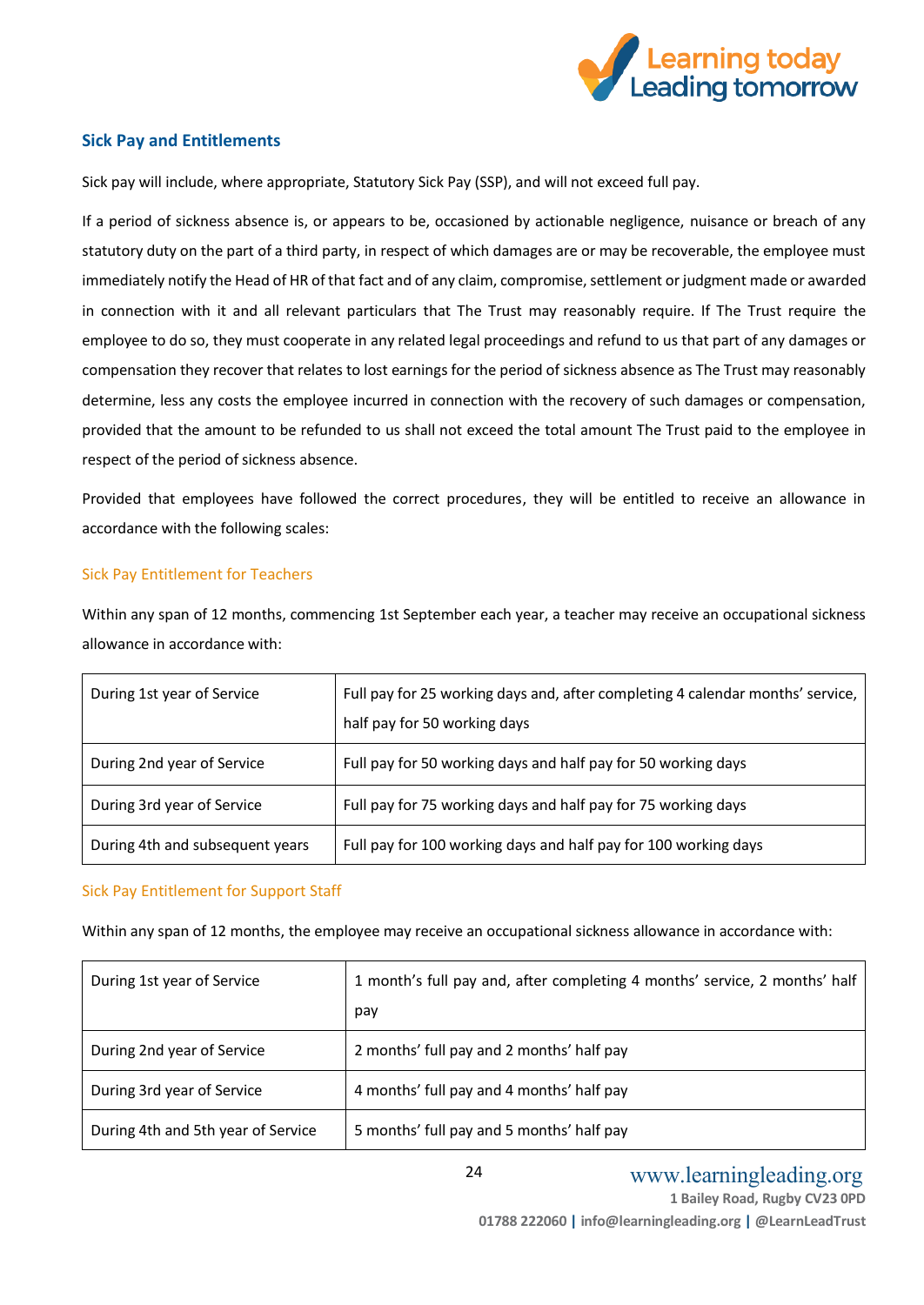

| After 5 years | 6 months' full pay and 6 months' half pay |
|---------------|-------------------------------------------|

Where staff are ill immediately preceding the School holiday and:

- Are on full sick pay they will continue on full sick pay, but the closure period is not counted against their entitlement. Or;
- Are on half sick pay; they will continue on half sick pay, but the closure period is not counted against their entitlement. Or;
- Have exhausted sick pay entitlement and are not receiving any pay this will continue
- When staff have been ill immediately preceding a Trust closure period and their doctor declares them fit to return to work during that period, they will receive full pay from that date, provided they return to work on the first day after that period of closure
- The exception to this is if the staff member is declared unfit again so that they are unable to start the next term at work

#### <span id="page-23-0"></span>**Calculation of Sick Leave and Sick Pay**

For the purpose of calculating entitlement to sick leave, the year shall be deemed to begin on 1st September of each year and end on 31st August of the following year. In the case of a teacher whose service commences on a date other than 1st September, such service shall be deemed, for the purpose of this scheme, to have commenced on the preceding 1st September, subject to the completion of four calendar months' actual service before half-pay can be claimed. In the case of a teacher who is absent owing to illness on 31st August of any year, such a teacher shall not begin the new entitlement to sick leave in respect of the following year until they have resumed teaching duties, the period from 1st September until the return to duties being deemed to be part of the preceding year for the purpose of this scheme. In the case of a teacher transferring from another LT2 school, any sick pay paid during the current year by the previous school shall be taken into account in calculating the amount and duration of sick pay payable by the Trust.

Whilst sickness during Trust holidays will not affect the period of entitlement to sick leave, where employees become ill during the school closure, they must report this sickness in the usual way, so that SSP can be paid where applicable.

Sick pay will be paid less any SSP or state benefits to which employees may be entitled as a result of their sickness, whether or not they have taken the necessary steps to obtain them.

In the event of employees being given notice of the termination of their contract without returning to work, on the ground of permanent incapacity or for some other reason, they will receive full pay for the notice period with deductions as set out above.